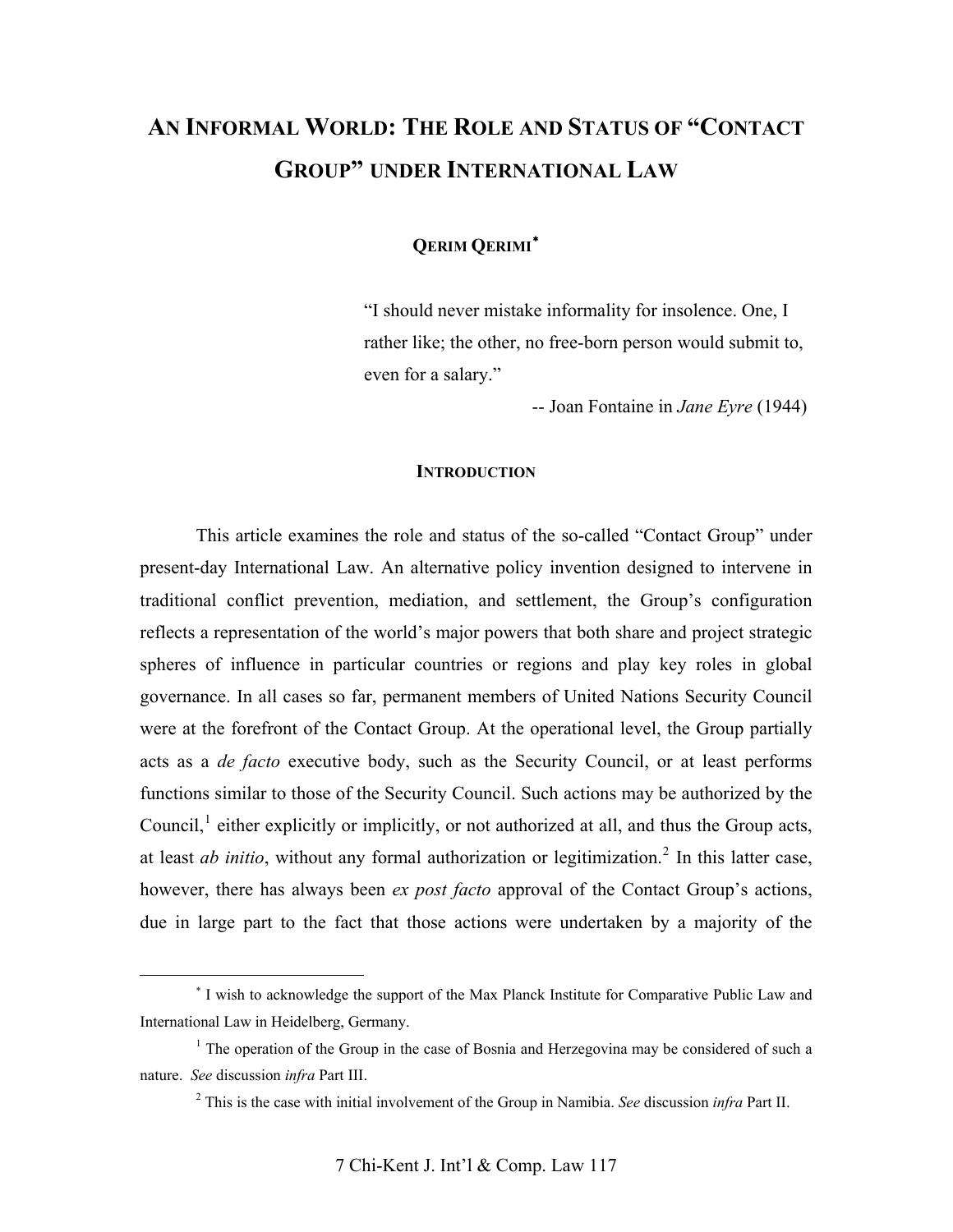Security Council's permanent members. Furthermore, on various occasions, the Group seems to have even acted on behalf of the Security Council;<sup>[3](#page-1-0)</sup> though this relationship, as the following discussion will show, is at best described as being complementary.<sup>[4](#page-1-1)</sup>

In fact, it is the lack of a more active, cohesive, coordinated, and effective UN collective security system that provides the primary justification for the existence of such an informal *ad hoc* grouping of states. It thus may make sense to link the Group's emergence to the lack of more coordinated and effective global diplomatic efforts in the areas of conflict prevention, mediation, and settlement.

For the first time under this name, the Contact Group declared its existence on April 10, 1978, as a facilitating mechanism to Namibian independence, in response to South Africa's continued military occupation of Namibia. It emerged against a backdrop of largely unsuccessful UN led negotiations to bring about a solution to the Namibian question. This Group consisted of five Western nations: Canada, France, the United Kingdom, the United States, and West Germany; all members of the Security Council at that time.

Another Contact Group emerged after the European Union (EU), the UN, and the Conference on Security and Co-operation in Europe (CSCE, now OSCE) failed to bring about a solution to the Bosnian conflict. This Group was formed in April 1994 and was composed of France, Germany, the Russian Federation, the United Kingdom, and the United States; four of them being permanent members of the Security Council.

With the escalation of violence in Kosovo in 1998, this Contact Group came once again onto the scene with Italy becoming a member of the Group. Currently the Group is playing a leading role in the process of finding a settlement to the issue of Kosovo's political status. In November 2005, the Group established its own Guiding Principles for

<span id="page-1-0"></span><sup>&</sup>lt;sup>3</sup> See, e.g., The Guiding Principles of the Contact Group for a Settlement of the Status of Kosovo, *in* Letter from the President of the Security Council to the Secretary-General, Annex, U.N. Doc. S/2005/709 (Nov. 10, 2005), *available at*

http://daccessdds.un.org/doc/UNDOC/GEN/N05/597/68/PDF/N0559768.pdf?OpenElement (last visited April 24, 2007) [hereinafter Guiding Principles].

<span id="page-1-1"></span><sup>4</sup> *See*, *e.g.*, Kosovo Contact Group Ministerial Statement (September 20, 2006), <http://www.state.gov/r/pa/prs/ps/2006/72892.htm>(last visited April 24, 2007) (recalling that "[t]he Security Council and the Contact Group will continue to play key roles").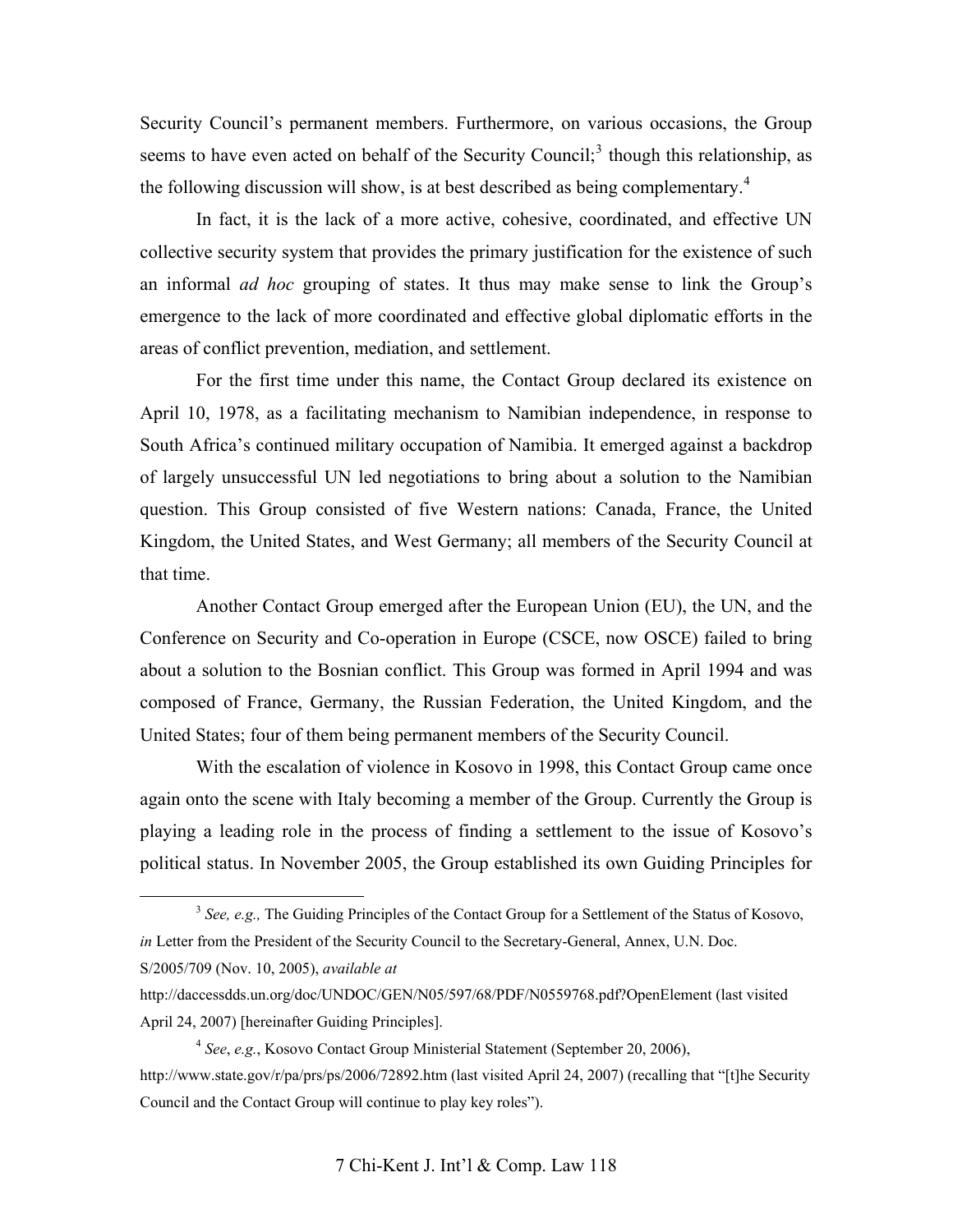a settlement of the status of Kosovo. These principles provide that all involved parties should respect the process of finding a political settlement.<sup>[5](#page-2-0)</sup> The Guiding Principles were circulated as a Security Council document,  $6$  as was the case with the Contact Group's proposal of April 10, 19[7](#page-2-2)8 for Namibia.<sup>7</sup> A number of other meetings of the Contact Group on Kosovo have provided further clarification of its own positions regarding the status issue<sup>[8](#page-2-3)</sup> and have also demanded that the parties involved take concrete actions in the process. $9$ 

<sup>6</sup> *See id.*

7 S.C. Res. 431, U.N. Doc. S/RES/431 (July 27, 1978).

<span id="page-2-3"></span><span id="page-2-2"></span><span id="page-2-1"></span><sup>8</sup> *See*, *e.g.*, Kosovo Contact Group Ministerial Statement, *supra* note 4 (stating, *inter alia*, "[M]inisters support the Special Envoy's efforts to work with the parties in cooperation with the Contact Group to arrive at a realistic outcome that enhances regional stability, is acceptable to the people of Kosovo and preserves Kosovo's multi-ethnic character."); Contact Group Statement, Bureau of European and Eurasian Affairs, High-Level Meeting on the Future Status of Kosovo (July 24, 2006), <http://www.state.gov/p/eur/rls/or/69376.htm>(last visited April 24, 2007) (providing, in relevant part, "[t]he Contact Group reaffirms that all possible efforts should be made to achieve a negotiated settlement in the course of 2006 that is, *inter alia*, acceptable to the people of Kosovo and promotes a multi-ethnic society with a future for all of its citizens").

<span id="page-2-4"></span><sup>9</sup> *See*, *e.g.,* Contact Group Ministers' Statement of 31 January 2006, Kosovo Contact Group Statement (Jan. 31, 2006), http://ue.eu.int/ueDocs/cms\_Data/docs/pressdata/EN/declarations/88236.pdf (stating in relevant parts, "[t]he Provisional Institutions of Self-Government, alongside all communities in Kosovo, must do much more to ensure that the UN Security Council-endorsed Standards are implemented. … Ministers look to Belgrade to bear in mind that the settlement needs, inter alia, to be acceptable to the people of Kosovo. … Ministers equally urge Pristina to recognise that a multi-ethnic settlement is the only workable option and that the more the vital interests of minorities are addressed the quicker a broadly acceptable agreement can be reached.").

*See also* Contact Group Meeting on Kosovo (Sept. 20, 2005), [http://www.state.gov/p/eur/rls/or/54040.htm;](http://www.state.gov/p/eur/rls/or/54040.htm) Contact Group Plus Statement (Feb. 2, 2005), [http://www.state.gov/p/eur/rls/or/41481.htm;](http://www.state.gov/p/eur/rls/or/41481.htm) Contact Group Statement (Dec. 16, 2004), [http://www.state.gov/p/eur/rls/or/40038.htm;](http://www.state.gov/p/eur/rls/or/40038.htm) Contact Group Chairman's Statement (Sept. 28, 2004), [http://www.state.gov/p/eur/rls/or/37536.htm;](http://www.state.gov/p/eur/rls/or/37536.htm) Contact Group Statement (Sept. 3, 2004), [http://www.state.gov/p/eur/rls/or/37533.htm;](http://www.state.gov/p/eur/rls/or/37533.htm) Contact Group Plus Meeting Press Statement (July 20, 2004), [http://www.state.gov/p/eur/rls/or/37531.htm;](http://www.state.gov/p/eur/rls/or/37531.htm) Conclusions of the Contact Group Meeting with the

<span id="page-2-0"></span> <sup>5</sup> *See* Guiding Principles, *supra* note 3 (providing "[t]he Contact Group … informs all the involved parties that the outcome of the Status process should be based on the principles set out below…").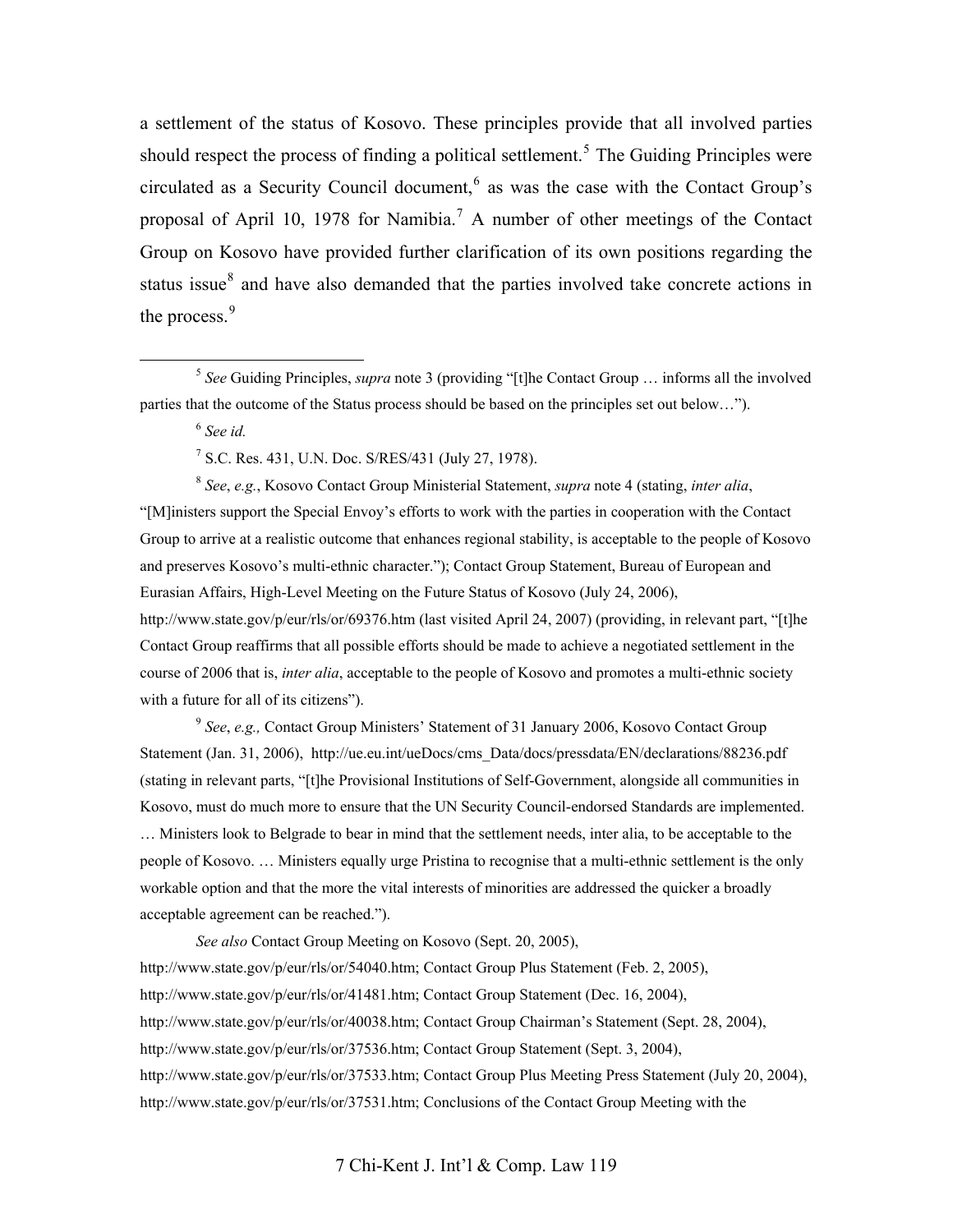Considering the Group's considerable powers and its growing involvement in conflict mediation and resolution, this article seeks to give an appraisal of the legal sources under which the Contact Group operates. It also strives to expose and examine the cases in which the Group has been involved, discuss its role and functions in those cases, and finally draw certain conclusions and recommendations for the global common interest. Part I considers the legal sources upon which the Group bases its authority. Part II examines the Group's justification for its involvement in the case of Namibia (formerly South West Africa) and the result of its actions. The conditioning factors leading to the formation of Contact Group also form part of this discussion. Part III concerns the role the Group played in bringing a peaceful settlement to the Bosnian conflict, and Part IV discusses the involvement of the Group in the process of finding a political settlement to the yet unresolved Kosovo status issue, beginning with the pre-Rambouillet peace talks and continuing through the recent process of negotiations. Finally, Part V contains general prescriptive content built upon substantive issues discussed in the rest of the article.

#### **I. LEGAL BASIS FOR THE CONTACT GROUP OPERATION**

Given its nature and *modus operandi*, the principal question of inquiry into the Group's operation in external arenas is its relationship vis-à-vis international legal authority and the formal UN structures.

Although member states of the Contact Group are at the same time members of the UN, they do not necessarily act as a UN structure, but rather on behalf of their own governments. An exception exists in cases where there is explicit authorization and recognition of the Group by the UN Security Council in matters concerning international peace and security.

Additionally, a more explicit basis can be found in the UN Charter. The Group may claim its authority is derived from Article 35 of the Charter, which provides that

Joint Statement of the Contact Group on Kosovo (Apr. 20, 2004),

<http://www.state.gov/p/eur/rls/or/37539.htm>(last visited Oct. 11, 2006).

Provisional Institutions of Self-Government (June 8, 2004), [http://www.state.gov/p/eur/rls/or/37530.htm;](http://www.state.gov/p/eur/rls/or/37530.htm)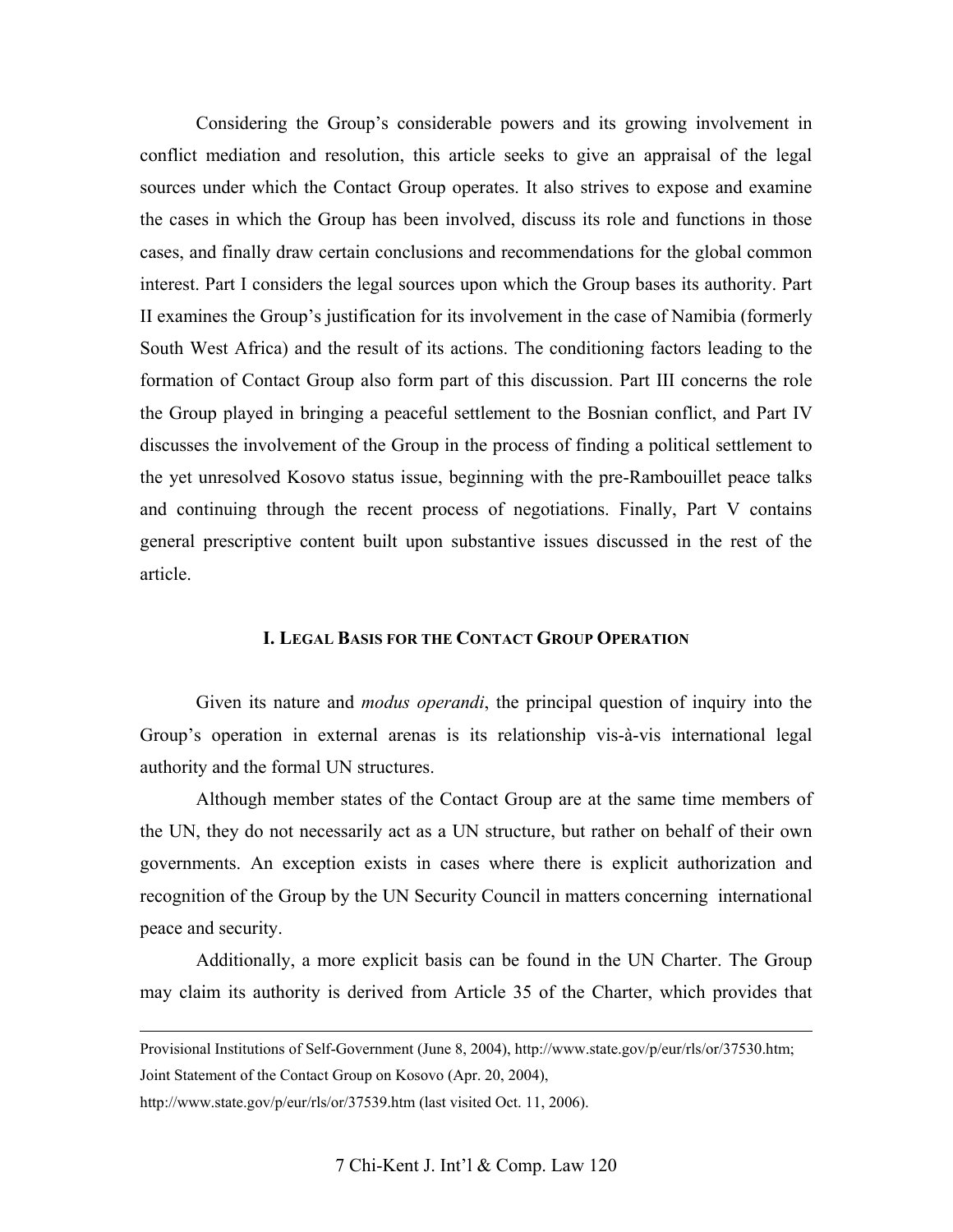"[a]ny Member of the United Nations may bring any dispute, or any situation of the nature referred to in Article 34, to the attention of the Security Council or of the General Assembly."[10](#page-4-0) The disputes or situations referred to in Article 34 are of the nature that present, can likely endanger, or constitute potential threats to international peace and security.<sup>[11](#page-4-1)</sup> However, any determination of such a threat or potential threat is within the ambit of the Security Council's powers.

Speaking about the Namibian case, Professor Richardson observes that the Contact Group's intention "appears to have been to act as individual governments fortuitously engaged in a joint endeavor, with their authority deriving from the validity of each government's acting as a member of the Security Council, whether under Article 34 of the Charter, or under more general notions of the authority of Security Council members."<sup>[12](#page-4-2)</sup> In fact, Article 34 of the Charter does not authorize any individual member state to act *per se* in such circumstances; the wording of Article 34 merely suggests that UN Member States are authorized to bring any dispute or situation posing a threat to international peace and security to the attention of the Security Council. In this sense, the legitimacy of the Contact Group is or, rather, should be grounded on explicit approval, authorization, and recognition by various Security Council resolutions.

Other sources of authority may be found in the flexibility and plurality of the UN Charter itself. The Charter allows for the utilization of certain *ad hoc* regional or international arrangements to perform complementary functions on behalf of the UN. In spite of its relatively precise allocation of responsibilities to a number of organs, the Charter of the United Nations leaves room for innovative alternative or complementary functions to be exercised by regional or international arrangements. Such flexibility

 <sup>10</sup> U.N. Charter art. 35, para. 1.

<sup>&</sup>lt;sup>11</sup> U.N. Charter art. 34.

<span id="page-4-2"></span><span id="page-4-1"></span><span id="page-4-0"></span><sup>12</sup> *See* Henry J. Richardson, *Constitutive Questions in the Negotiations for Namibian Independence*, 78 AM. J. INT'L L. 76, 84 (1984). On the Contact Group's role in negotiations for Namibia's independence, *see generally* Elizabeth Landis, *The Never-Ending Namibian Negotiations*, *in* LAWYERS COMMITTEE FOR CIVIL AND RIGHTS UNDER LAW, A SPECIAL REPORT: SOUTHERN AFRICA (1982); ELIZABETH LANDIS, NAMIBIAN LIBERATION: SELF-DETERMINATION, LAW AND POLITICS (Episcopal Churchmen for South Africa, 1982); R.H.F. Austin, *Namibia and Zimbabwe*, 35 CURRENT LEGAL PROBS. 203 (1982).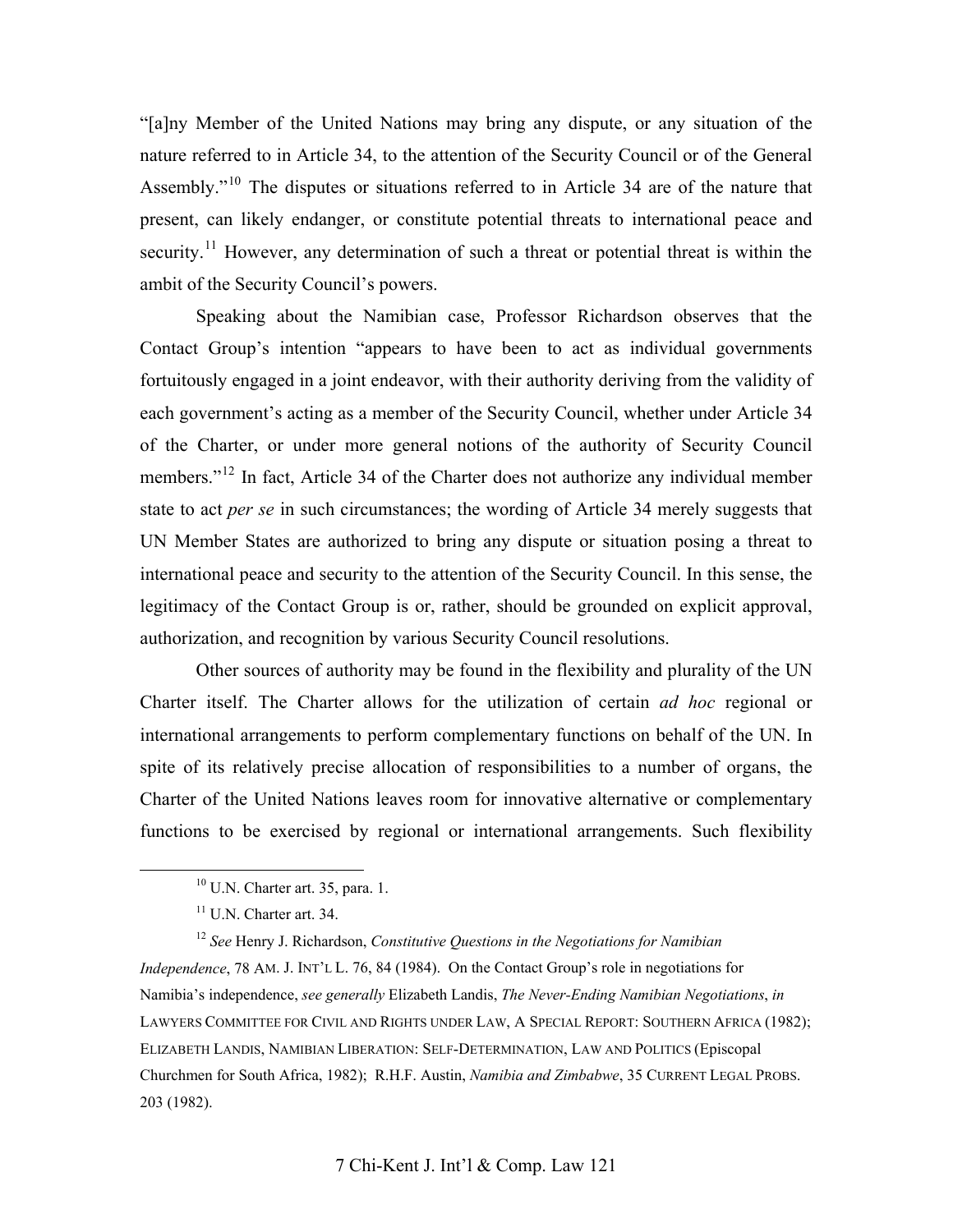allows states to resort to regional alliances or coalitions that use military force on behalf of the United Nations, provide peacekeeping troops that serve under the authority of the United Nations, or perform such functions as deemed necessary to achieve pacific settlement of local disputes.<sup>[13](#page-5-0)</sup>

Under a more expansive reading of Charter provisions, though still carefully and contextually analyzed, one could argue for an informal *ad hoc* grouping of states as a supplementary instrument of collective security, provided that such an informal grouping of states (acquiring much of its authority from provisions of the Charter which grant such authority to UN member states and to regional or other international arrangements) behave in accordance with and serve the purposes and principles of the UN Charter, contribute to the maintenance of international peace and security, and communicate its activities to or perform its activities in consultation with the relevant UN organs. Various provisions of the Charter provide support for such an informal grouping of states. "All Members shall give the United Nations every assistance in any action it takes in accordance with the present Charter  $\dots^{14}$  $\dots^{14}$  $\dots^{14}$  and shall "contribute to the maintenance of international peace and security"<sup>[15](#page-5-2)</sup> by undertaking "to make available to the Security Council, on its call and in accordance with a special agreement or agreements, armed forces, assistance, and facilities . . . necessary for the purpose of maintaining international peace and security,"[16](#page-5-3) Moreover, all members shall keep the Security Council "fully informed of activities undertaken or in contemplation under regional arrangements or by regional agencies for the maintenance of international peace and security."[17](#page-5-4)

<span id="page-5-1"></span><span id="page-5-0"></span> <sup>13</sup> *See*, *e.g.*, U.N. Charter art. 52, para. 1 (providing that "[n]othing in the present Charter precludes the existence of regional arrangements or agencies for dealing with such matters relating to the maintenance of international peace and security as are appropriate for regional action provided that such arrangements or agencies and their activities are consistent with the Purposes and Principles of the United Nations").

<span id="page-5-4"></span><span id="page-5-3"></span><span id="page-5-2"></span><sup>14</sup> U.N. Charter art. 2, para. 5.  $15$  U.N. Charter art. 43, para. 1. <sup>16</sup> *Id.* 17 U.N. Charter art. 54.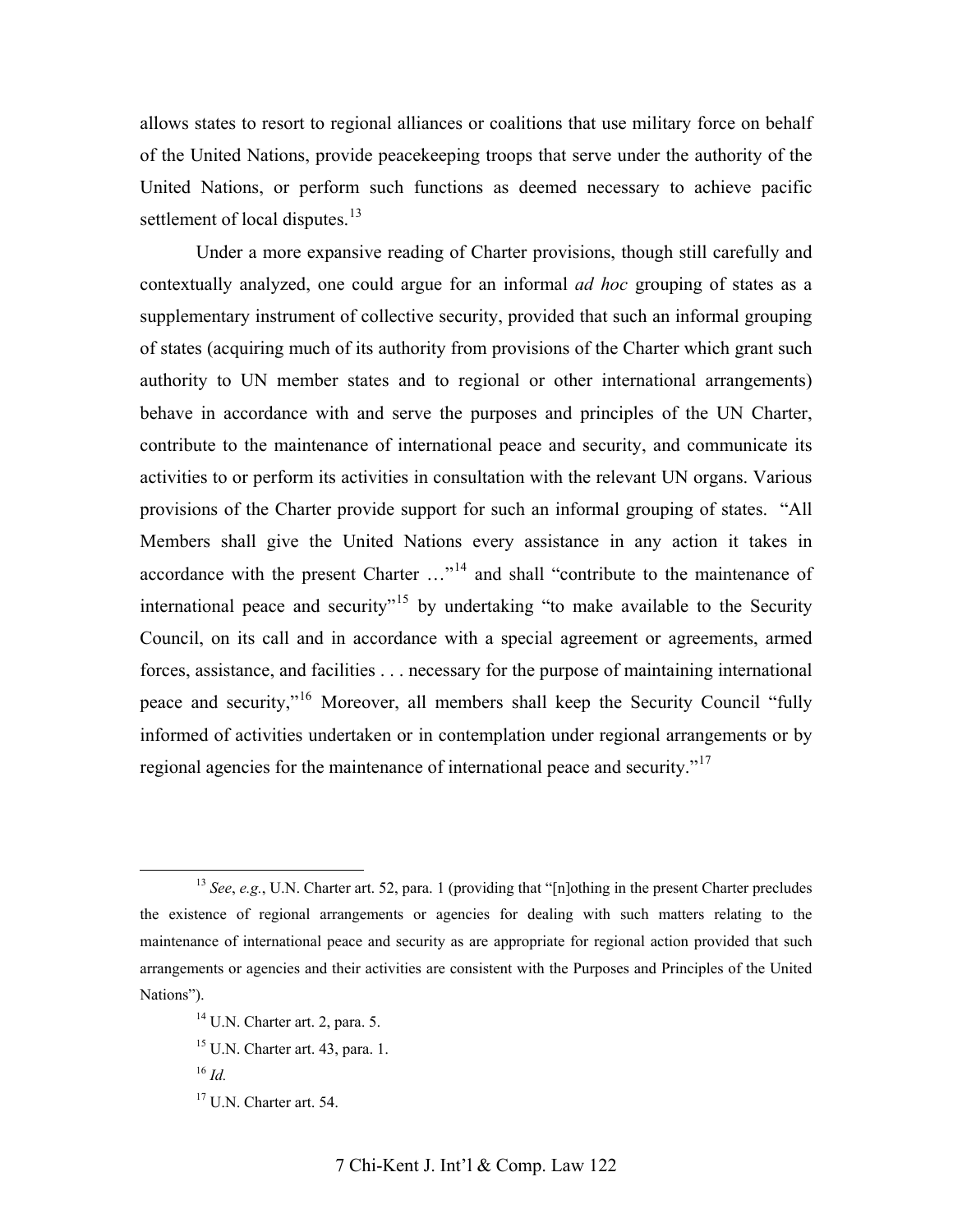A more detailed discussion of the Group's legal basis, examined in the context of its legal relationship with formal UN structures, can be found under each of the cases discussed in the sections that follow.

# **II. THE ROLE AND FUNCTIONS OF THE CONTACT GROUP IN NEGOTIATIONS FOR NAMIBIAN INDEPENDENCE**

#### **A. Exploring the Past: Background, Context and Decision-making Processes**

The origins of the colonization process of Namibia, known at the time as South West Africa, $18$  go as far back as the 1880's, when Germany began to colonize the territory.<sup>[19](#page-6-1)</sup> The territory remained under German control until after World War I, when, on June 28, 1919 Germany transferred title of the territory to the Allied and Associated States. The Allied and Associated States subsequently transferred title to the League of Nations on the condition that Namibia enter the mandate system.<sup>[20](#page-6-2)</sup>

In 1920, the League of Nations Council granted a class "C" mandate<sup>[21](#page-6-3)</sup> over South West Africa to Britain, which was to be exercised by South Africa on Britain's behalf.<sup>[22](#page-6-4)</sup>

<span id="page-6-4"></span><span id="page-6-3"></span><sup>21</sup> Under the mandatory system, there were three types of mandates, designated as "A," "B," and "C" mandates. This differentiation was based on "[t]he stage of development of the people, the geographical situation of the territory, its economic conditions and other similar circumstances." League of Nations Covenant art. 22, para 3. Class "A" mandates included communities formerly under Ottoman Empire, which have reached a stage of development where their independence can be provisionally recognized, subject to receiving further advices and assistance as far as they would be able to stand alone. The wishes of these peoples constituted the principal factor in the selection of a mandatory power. Class "B" mandates, which largely covered Central African peoples, provided that the mandatory power must be responsible for the administration of the territory, subject to guaranteeing freedom of conscience and religion, maintaining public order and morals, prohibiting abuses of the nature of slave trade, arms and liquor traffic, and the prevention of the establishment of military and naval bases and/or of military training

<span id="page-6-0"></span><sup>&</sup>lt;sup>18</sup> South West Africa was acknowledged by the General Assembly with its new name of Namibia in 1968. G.A. Res. 2372 (XXII), U.N. GAOR, Supp. No. 16A, U.N. Doc. A/6716/Add. 1 (June 11, 1968).

<sup>19</sup> *See* RICHARD LEONARD, SOUTH AFRICA AT WAR 61 (1983).

<span id="page-6-2"></span><span id="page-6-1"></span><sup>20</sup> *See* Deneice C. Jordan-Walker, *Settlement of the Namibian Dispute: The United States Role in Lieu of U.N. Sanctions*, 14 CASE W. RES. J. INT'L L. 543, 551 (1982).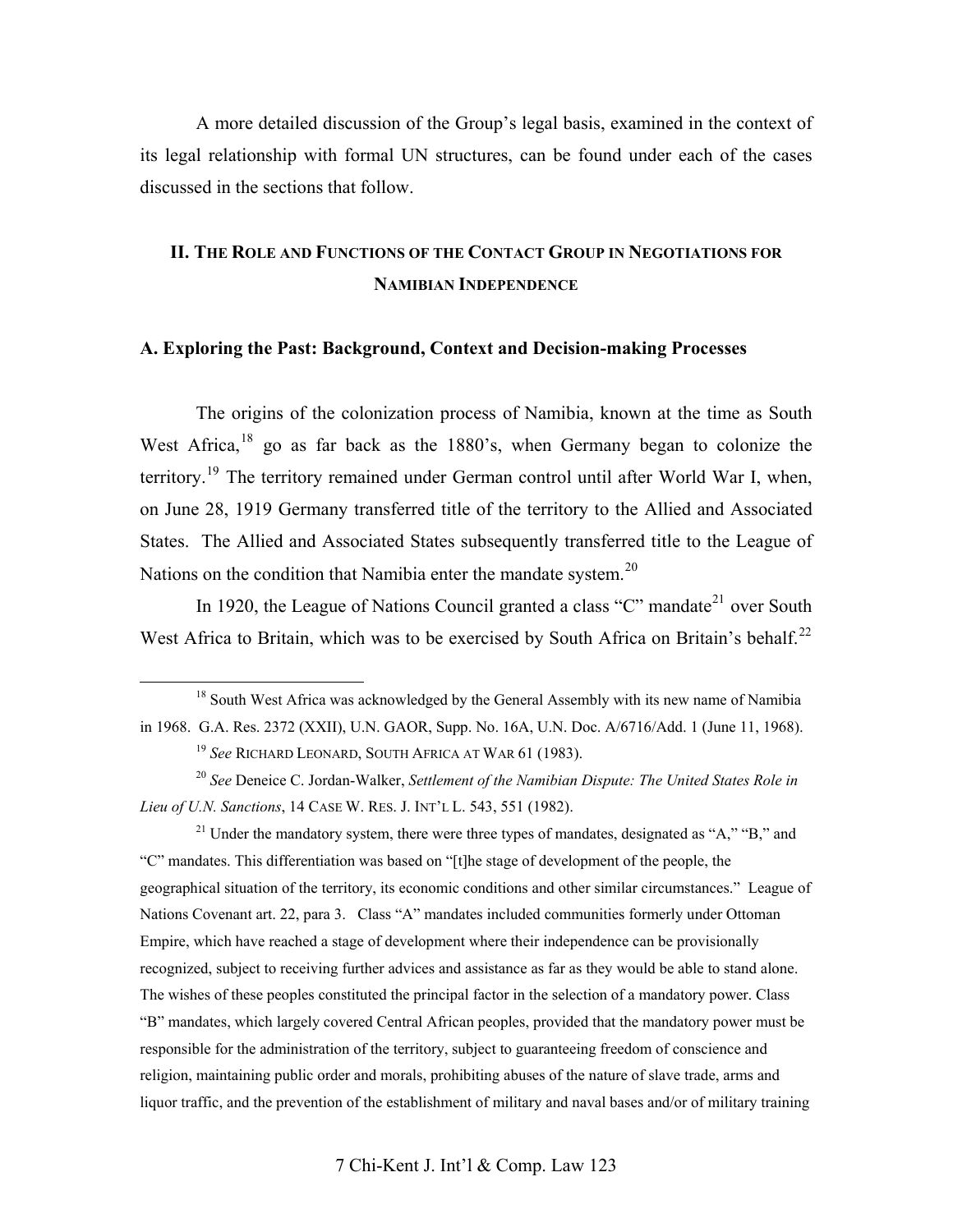South Africa was thus granted full power of administration over the territory, with the aim of promoting the well-being and development of the indigenous inhabitants of South West Africa.<sup>[23](#page-7-0)</sup> By accepting to serve as a Mandatory, South Africa accepted contingent obligations under international law, including the duty to submit to international supervision, the duty to submit annual reports on the administration of the mandate, and the duty to transmit petitions to the Security Council from the people of South West Africa.<sup>[24](#page-7-1)</sup>

Contrary to South Africa's insistence to incorporate South West Africa into its own territory both at the time of the League of Nations and the United Nations,<sup>[25](#page-7-2)</sup> the international community consistently rejected such a proposal. Unable to reach a negotiated diplomatic solution, the General Assembly in Resolution 339 (IV) of December 1949 requested the International Court of Justice ("ICJ" or "the Court") to give an advisory opinion on the legal status of South West Africa. The Court was unanimous in rejecting South Africa's request to annex South West Africa, holding that South Africa did not possess the right to modify the international status of the territory of South West Africa without the consent of the UN.<sup>[26](#page-7-3)</sup> However, this did not prove to be

 of the natives for purposes other than police functions and the defense of territory, as well as providing equal opportunities for the trade and commerce to other Members of the League. Under class "C" mandates were territories, such as South West Africa and certain islands in the South Pacific, which were characterized by either small seize of territory, sparseness of their population, or their contiguity to the territory of the mandatory power, or any other similar circumstances. Because of these reasons, it was considered that they can best be administered under the laws of the mandatory power, subject to the guarantees mentioned in other classes of mandates that could best benefit indigenous communities. League of Nations Covenant art. 22, paras. 4-6.

 $^{22}$  The Mandate for South West Africa, Terms of League of Nations Mandates, U.N. Doc.  $A/70$ . No. 10 (1940), *reprinted in* R.W. IMISHUE, SOUTH WEST AFRICA: AN INTERNATIONAL PROBLEM 66-68 (1965).

<span id="page-7-0"></span>23 International Status of South-West Africa, Advisory Opinion, 1950 I.C.J. 128, 132. *See also*  Jordan-Walker, *supra* note 20, at 552.

<sup>24</sup> International Status of South-West Africa, 1950 I.C.J. 133, 136-37.

<span id="page-7-3"></span><span id="page-7-2"></span><span id="page-7-1"></span><sup>25</sup> *See* RICHARD FALK, REVIVING THE WORLD COURT 62 (1986). *See also* Jordan-Walker, *supra* note 20, at 554-55.

26 International Status of South-West Africa, 1950 I.C.J. 144.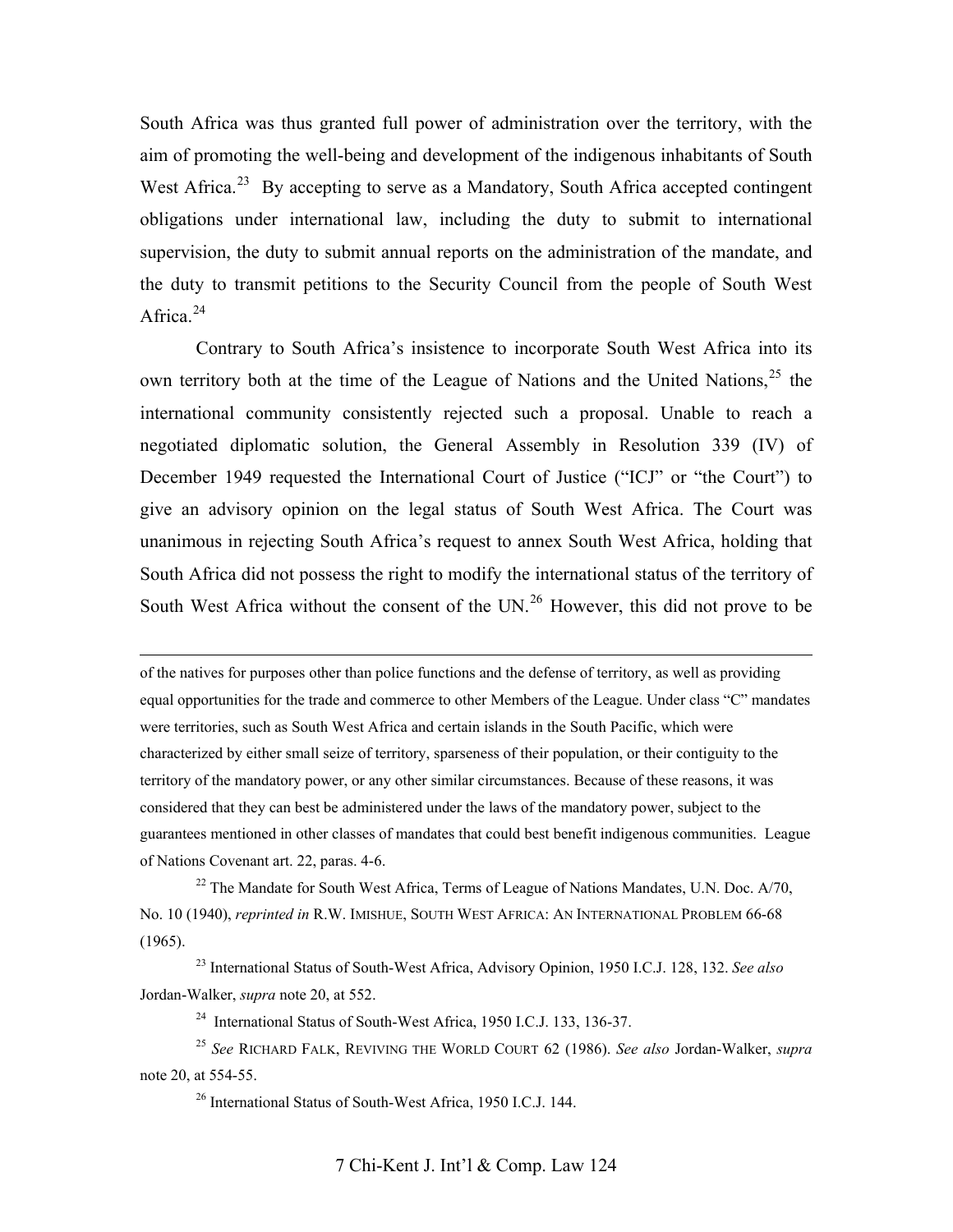sufficient for terminating South Africa's intention towards annexing the territory of South West Africa. Thus the UN had to proceed with further actions.

The UN asserted the right to govern the territory of Namibia after the General Assembly terminated the mandatory power of South Africa and created a UN Council for South West Africa. The General Assembly empowered the Council with the authority to carry out the functions of governance in the territory.<sup>[27](#page-8-0)</sup> However, South Africa declined to yield the territory of Namibia to UN administration. Although the Council was not yet in a position to directly and effectively administer the territory, it was nevertheless able to perform some of the administrative functions assigned to it through use of the United Nations Fund for Namibia. Some of the activities carried out by the Council and financed by the UN Fund for Namibia included helping Namibian refugees, organizing training programs for Namibians, issuing travel documents, and establishing an emergency program of economic and technical assistance.<sup>28</sup> Yet, the South African government continued to maintain its sovereign control over the territory.

After the UN had terminated the mandate, the Security Council put forward a new initiative and requested an advisory opinion on the legal consequences for states of the continued presence of South Africa in Namibia.<sup>[29](#page-8-2)</sup> The ICJ held that the continued presence of South Africa in Namibia was illegal and called upon the South African government to immediately withdraw its administration and put an end to its occupation of the Namibian territory.[30](#page-8-3) The Court further held that Member States of the UN were under an obligation not to recognize the legality of South Africa's presence in Namibia.<sup>[31](#page-8-4)</sup> However, the South African government continued with its rejection policy of the validity of ICJ decisions, calling them "entirely untenable" and a "result of political

<span id="page-8-0"></span><sup>&</sup>lt;sup>27</sup> G.A. Res. 2248 (XXII),  $\P$  1, U.N. GAOR, 5th Spec. Sess., Supp. No. 1, U.N. Doc. A/6657 (May 19, 1967).

<span id="page-8-1"></span><sup>28</sup> *See* AFRICA COMMITTEE, NATIONAL COUNCIL OF CHURCHES OF CHRIST IN THE U.S.A., ET AL., NAMIBIA: THE CRISIS IN UNITED STATES POLICY TOWARD SOUTHERN AFRICA 13 (1983).

<span id="page-8-2"></span> $^{29}$  S.C. Res. 284, U.N. Doc. S/INF/25 (July 27, 1970), http://documents-ddsny.un.org/doc/UNDOC/GEN/NR0/757/49/img/NR075749.pdf?OpenElement.

<span id="page-8-4"></span><span id="page-8-3"></span><sup>&</sup>lt;sup>30</sup> Legal Consequences for States of the Continued Presence of South Africa in Namibia (South-West Africa) Notwithstanding Security Council Resolution 276 (1970), 1971 I.C.J. 15 (June 21, 1971).

<sup>31</sup> *Id.*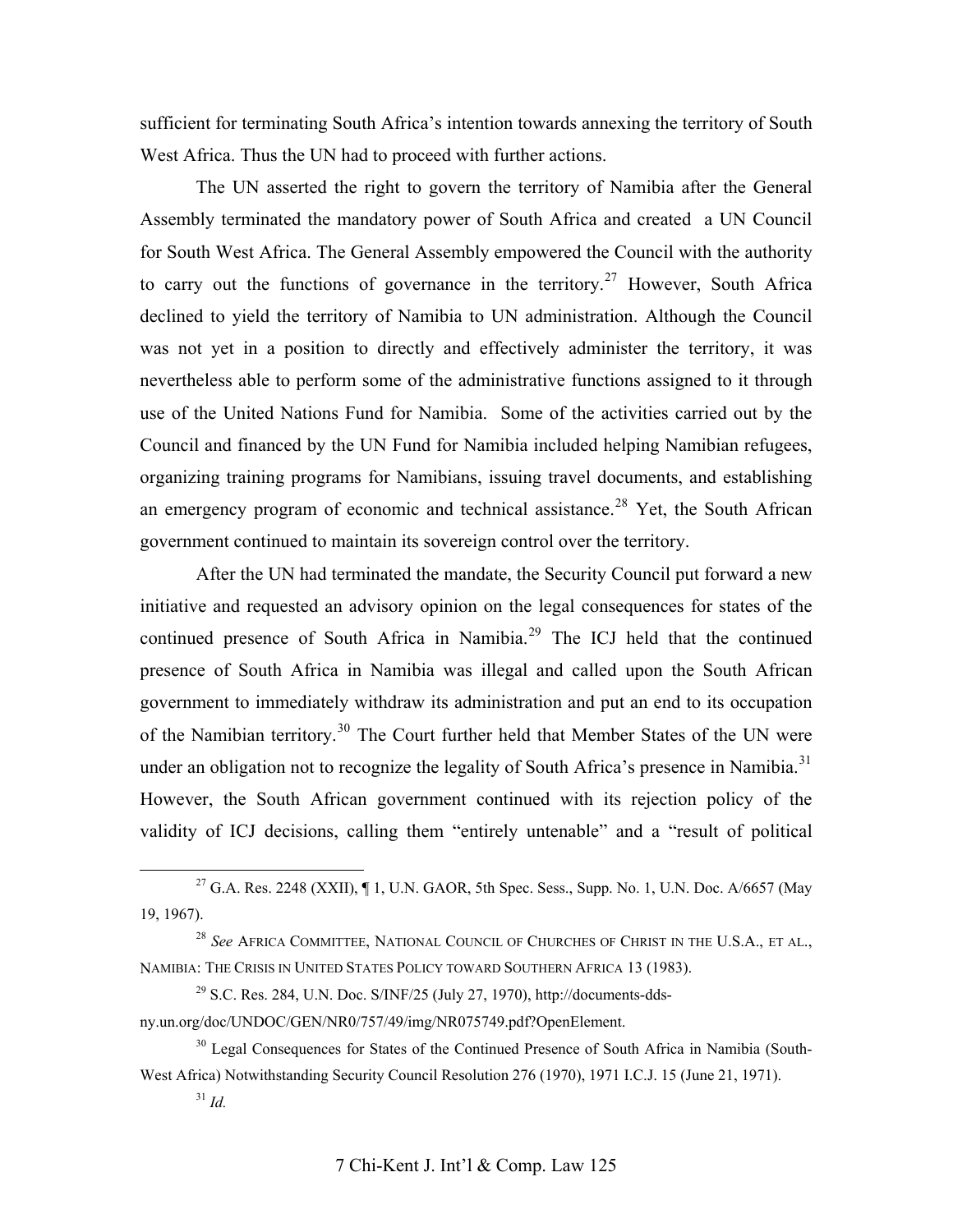maneuvering instead of objective jurisprudence," as well as its noncompliance trend concerning the decisions of other principal organs of the United Nations.<sup>[32](#page-9-0)</sup> A number of major world powers, most notably France and Great Britain, joined South Africa in its rejection policy by "refusing to accept those conclusions of the Court," after considering them to be in conflict with their vital foreign policy interests.<sup>[33](#page-9-1)</sup> France and Great Britain were key trading partners of South Africa.

After a relatively long period of continuous failures to resolve the Namibian knot through formal settings, most notably through the UN system, the next step was the shift to informal settings.<sup>[34](#page-9-2)</sup> It was in this context that the need for a more coherent and influential decision-making body emerged. This is how the Contact Group came into existence.

# **B. The Role of the Contact Group in Namibia**

#### **1. Origin**

Originally, the Contact Group was created as part of a private initiative by a group of Western States (Britain, Canada, France, the United States, and West Germany), intending to overcome the failed efforts of the UN in the Namibia negotiations. The Group's existence was formally declared on April 10, 1978, when it submitted a proposal for a Namibian settlement to the UN Security Council.<sup>[35](#page-9-3)</sup> The proposal, which was

<span id="page-9-0"></span> <sup>32</sup> Hofmann, *Vorster Rejects Opinion*, N.Y. TIMES, June 22, 1971, at A3, col. 5. *See also* U.N. SCOR, 31<sup>st</sup> Sess., Supp. 1 for Jan.-Mar. 1976, at 39, U.N. Doc. S/11948 (1976); Jordan-Walker, *supra* note 20, at 559.

<span id="page-9-1"></span><sup>&</sup>lt;sup>33</sup> Lisa Stearns, *The Dilemma of Struggle through the International Order*, 11 INT'L J. SOC. L. 65, 73 (1983)

<span id="page-9-3"></span><span id="page-9-2"></span><sup>&</sup>lt;sup>34</sup> For a thorough discussion of the decision-making process in institutionalized and noninstitutionalized settings, *see* Siegfried Wiessner, *International Law in the 21st Century: Decision Making in Institutionalized and Non-Institutionalized Settings*, 23 THESAURUS ACROASIUM 137 (1997).

<sup>35</sup> *See* U.N. SCOR, 33d Sess., Supp. for Apr.-June 1978, at 17, U.N. Doc. S/12636 (1978).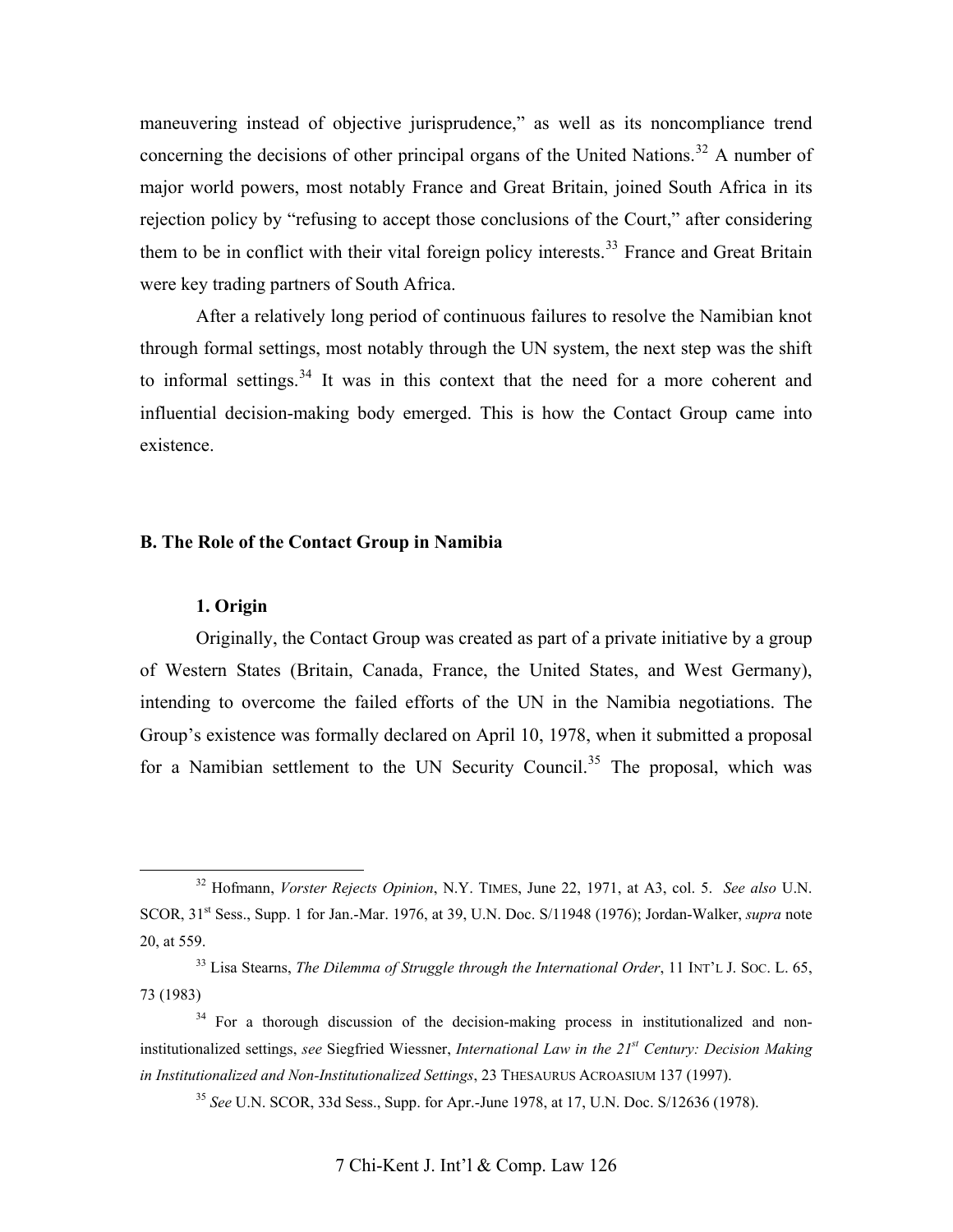accepted by both South Africa and South West Africa People's Organization (SWAPO), eventually formed the basis of Security Council Resolution 435.<sup>[36](#page-10-0)</sup>

#### **2. Aims**

The main goal of the Contact Group was to facilitate Namibian independence in accordance with Security Council Resolution 385 of January 30, 1976. As stated in the Contact Group's proposal of April 10, 1978 to the Security Council, the Group members consulted with various actors involved in the Namibian question "with a view to encouraging agreement on the transfer of authority in Namibia to an independent government in accordance with resolution 385 (1976)."[37](#page-10-1) Resolution 385 reiterated the Security Council's "demand that South Africa take the necessary steps to effect the withdrawal, in accordance with Security Council resolutions 264 (1969), 269 (1969) and 366 (1974), of its illegal administration maintained in Namibia and to transfer power to the people of Namibia with the assistance of the United Nations."<sup>[38](#page-10-2)</sup>

#### **3. Legal Authority**

In its initial phase, the Contact Group operated outside United Nations authority and held separate negotiations with the involved parties outside UN auspices. In a wide and implicit interpretation of its text, Security Council Resolution 431 could be one possible source upon which to base the formal authority of the Contact Group. This statement can be deduced from the formulation of Resolution 431, which states that Security Council "tak[es] note of the proposal for a settlement of the Namibian situation …"[39](#page-10-3)

 <sup>36</sup> S.C. Res. 435, U.N. Doc. S/RES/435 (Sept. 29, 1978).

<span id="page-10-3"></span><span id="page-10-2"></span><span id="page-10-1"></span><span id="page-10-0"></span><sup>&</sup>lt;sup>37</sup> Letter from the Representatives of Canada, the Federal Republic of Germany, France, the United Kingdom of Great Britain and Northern Ireland and the United States of America to the President of the Security Council, 33 U.N. SCOR Supp. for Apr.-June 1978, at 17, U.N. Doc. S/12636 (Apr. 10, 1978).

<sup>38</sup> S.C. Res. 385, ¶ 10, U.N. Doc. S/INF/30 (Jan. 30, 1976).

<sup>39</sup> S.C. Res. 431, *supra* note 7.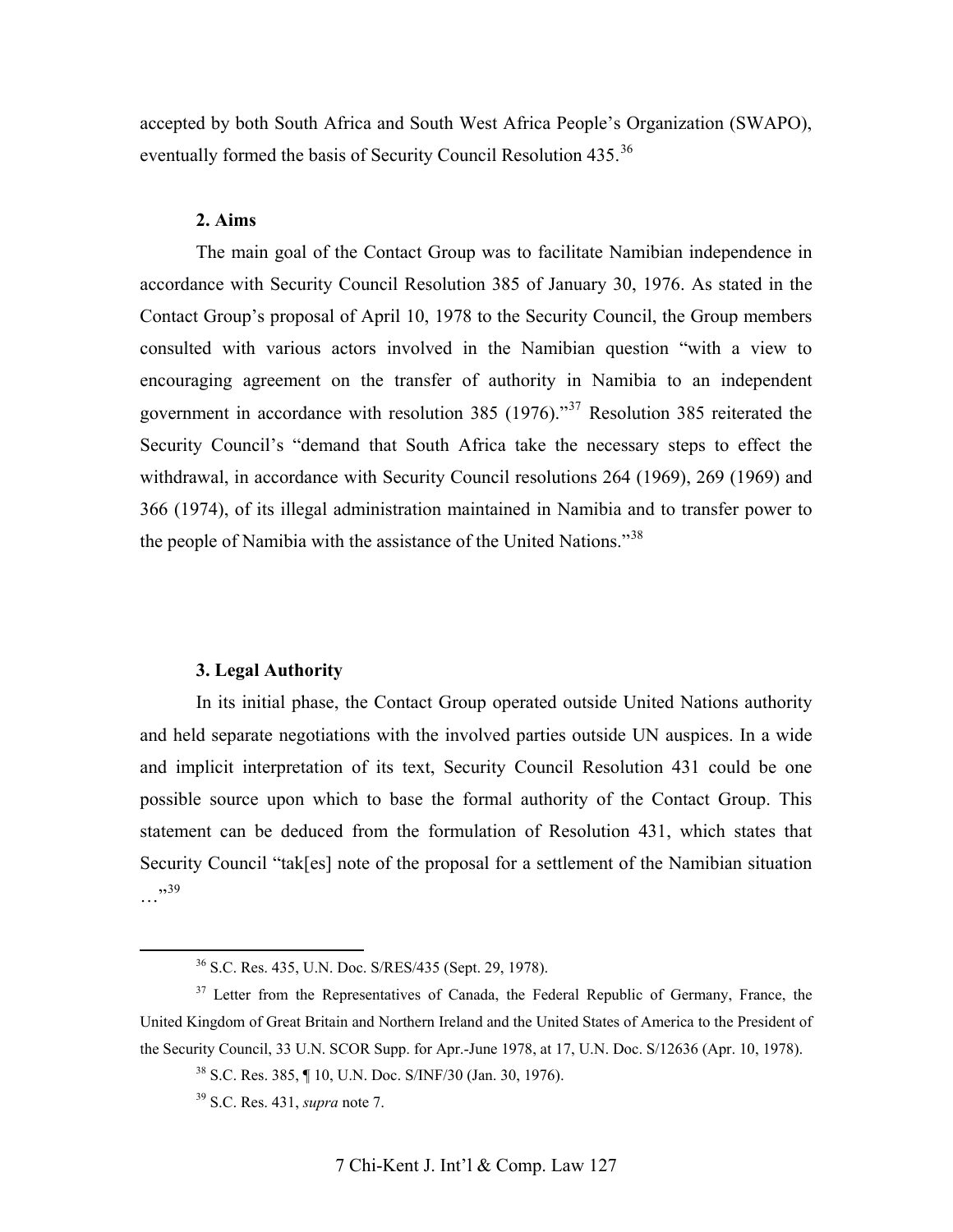"Taking note" does not mean "recognizing." However, the fact that the Council has considered the proposal and has taken note of it means that the proposal has automatically received some form of recognition as authoritative. In this sense, one may argue for an implicit recognition of the Contact Group. Yet, this also illustrates that the Group has not received any formal mandate or delegation of powers to negotiate within the *normal processes* of the UN.

A phase of clarity came with the adoption of Resolution 435 of September 1978,<sup>[40](#page-11-0)</sup> where the Security Council approved the Secretary-General's preceding report on the transition process. $41$  This included the formation and guidelines of operation for the United Nations Transition Assistance Group (UNTAG), which were proposed by the Contact Group for settlement of the Namibian question. To this effect, the Secretary-General provided in his report on the implementation of Resolutions 435 and 439 that, "[i]n agreeing to the implementation of Security Council resolution 435 (1978), the parties have agreed to abide by those provisions,"<sup>[42](#page-11-2)</sup> and that in case "[t]he implementation of the Proposal be jeopardized as a result of the failure of any party to carry out its provisions, I would bring the matter immediately to the attention of the Security Council."<sup>[43](#page-11-3)</sup>

The Secretary-General's recognition of the Contact Group Proposal and its approval by the Security Council provided *ex post facto* approval to the activities of the Contact Group. In the alternative, the Group operated within the framework of the UN intended goals as outlined in Security Council Resolution 385, which helped to further the achievement of such goals.

# **4. Effectiveness**

 <sup>40</sup> S.C. Res. 435, *supra* note 36.

<span id="page-11-1"></span><span id="page-11-0"></span><sup>41</sup> *See* Report by the Secretary-General submitted pursuant to paragraph 7 of Security Council resolution 435 (1978), ¶ 1, U.N. Doc. S/12903 (1978).

<span id="page-11-3"></span><span id="page-11-2"></span><sup>&</sup>lt;sup>42</sup> Report of the Secretary-General concerning the implementation of Security Council resolutions 435 (1978) and 439 (1978), U.N. Doc. S/13120 (1979).

<sup>43</sup> *Id.*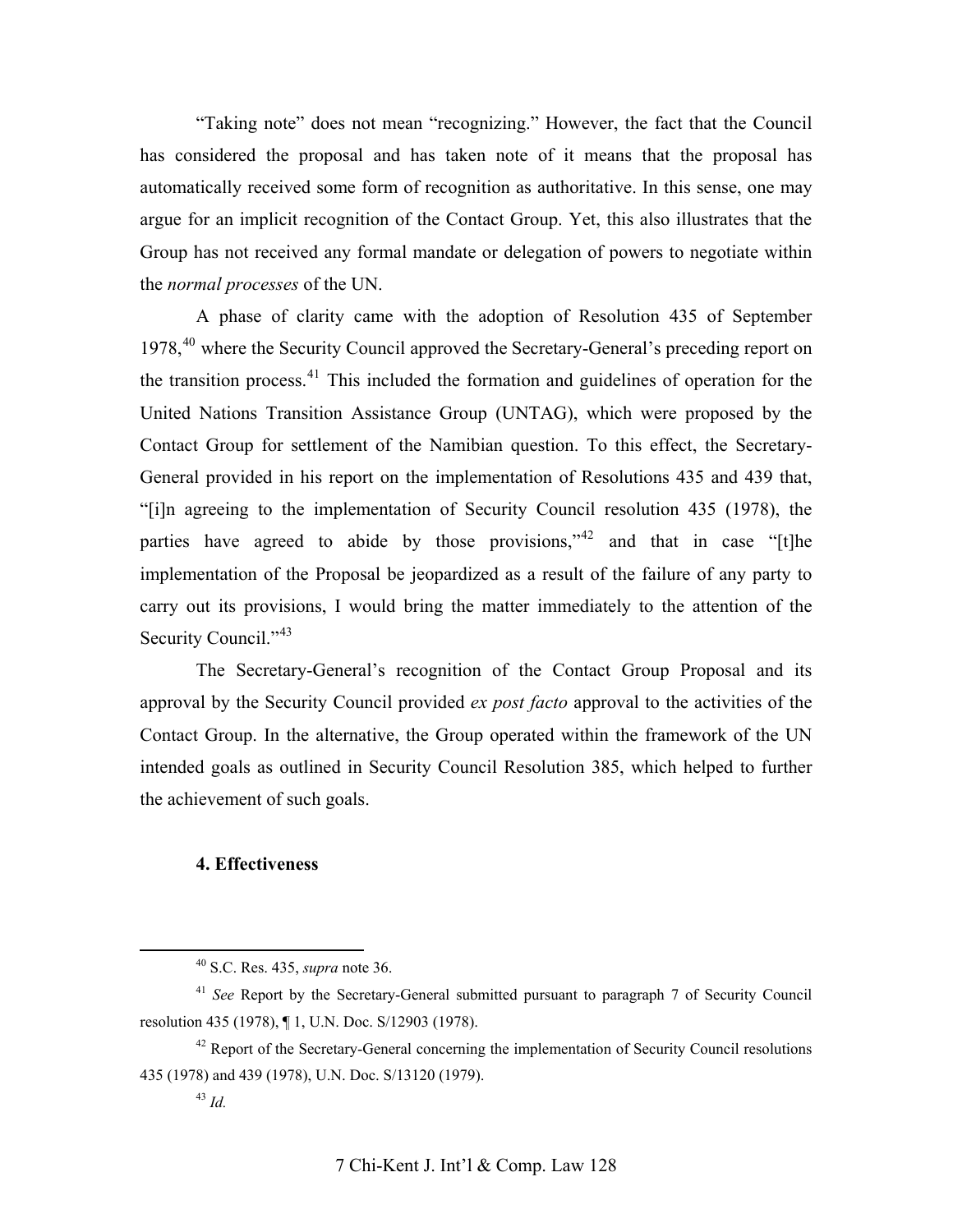The Contact Group, however, neither brought about Namibian independence nor was it the final regime to bring about the solution to the Namibian question. With a change in the U.S. executive administration, the Group effectively dissolved, which in turn led to a change of American policy towards southern Africa.<sup>[44](#page-12-0)</sup> The Reagan administration and the South African government conditioned Namibian independence on the withdrawal of Cuban troops from Angola. This so-called "linkage" policy seems to have also been the reason for France's withdrawal from the Contact Group and ultimately the termination of the Group's operation.<sup>[45](#page-12-1)</sup> France suspended its membership in the Group on December 7, 1983, but it maintained its support for Resolution 435. In absence of the Contact Group's multilateral approach, the United States took over leadership. In December 1988, the Contact Group finally reached an agreement that was signed by Angola, Cuba, and South Africa at UN Headquarters. This agreement was decisive for the implementation of the settlement plan.<sup>[46](#page-12-2)</sup>

In terms of its overall contribution, the Group's role decisively gave new impulse to the diplomatic impasse that had surrounded the UN-led negotiations. Its proposal, submitted to the Security Council, became the guiding light in the process of Namibian independence. Although the Group operated independently of the United Nations system, its objectives were in concordance with the framework of objectives as stipulated in Security Council Resolution 385. As stated by former UN Secretary-General Javier Pérez de Cuéllar, the Contact Group and the United Nations were "working separately but within the framework of objectives defined by the UN Security Council."<sup>[47](#page-12-3)</sup> In addition, the Contact Group informed the UN Secretary-General throughout the negotiation process.[48](#page-12-4)

<span id="page-12-0"></span> <sup>44</sup> *See* Margaret P. Karns, *Ad Hoc Multilateral Diplomacy: The United States, the Contact Group, and Namibia*, 41 INT'L ORG. 93, 112-14 (1987).

<sup>45</sup> *Id.* at 114-16.

<span id="page-12-2"></span><span id="page-12-1"></span><sup>46</sup> *See* Jochen Prantl and Jean Krasno, *Informal Ad Hoc Groupings of States and the Workings of the United Nations*, 3 INTERNATIONAL RELATIONS STUDIES AND THE UNITED NATIONS OCCASIONAL PAPERS 30 (2002).

<span id="page-12-4"></span><span id="page-12-3"></span><sup>47</sup> JAVIER PEREZ DE CUELLAR, PILGRIMAGE FOR PEACE. A SECRETARY-GENERAL'S MEMOIR 320 (1997).

<sup>48</sup> Jochen Prantl and Jean Krasno, *supra* note 46, at 31.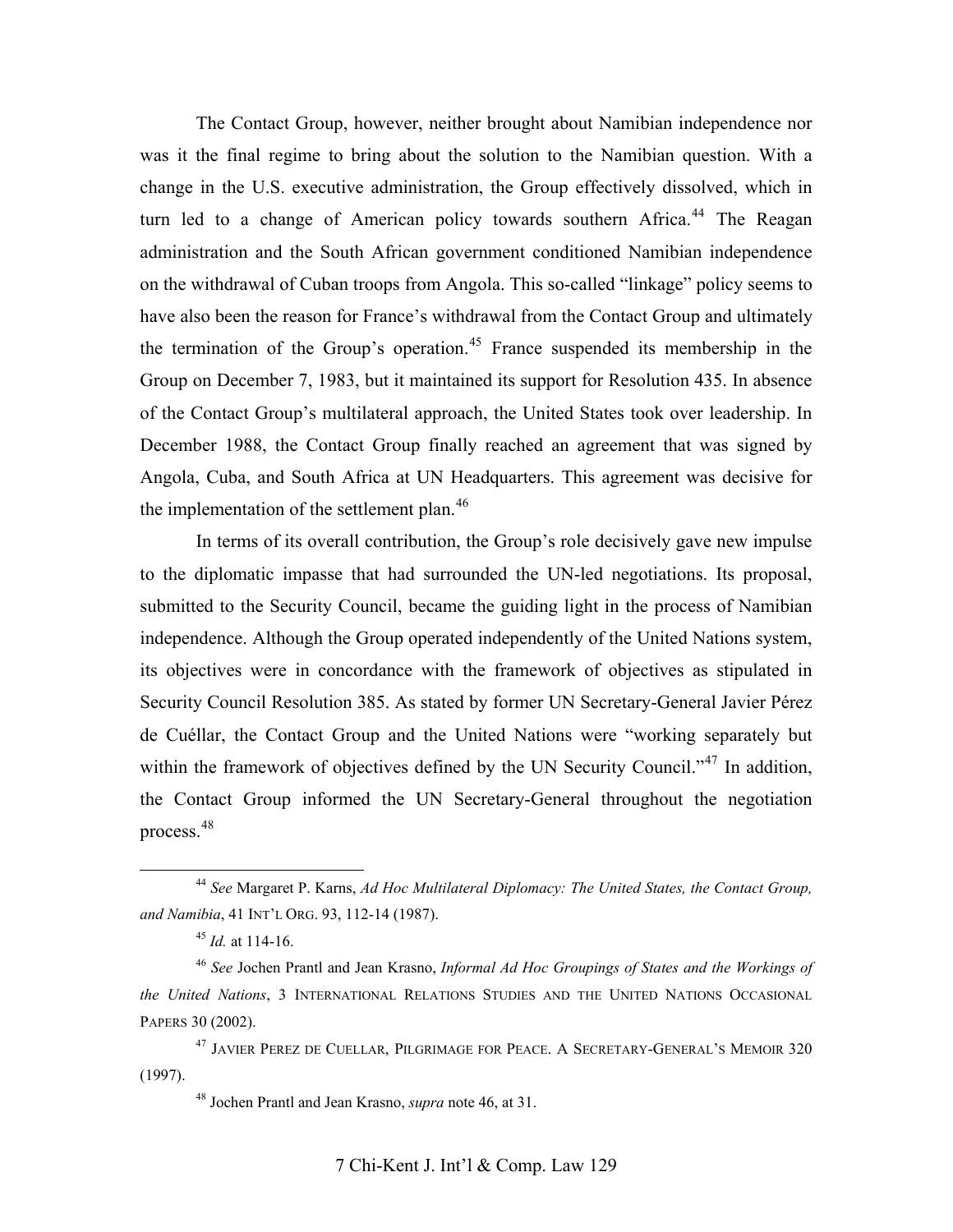As expected, the Group had both advantages and disadvantages. On the one hand, the Group's advantages mainly concern some of the inadequacies that characterized the UN system of conflict settlement, *i.e.* bureaucracy, lack of information, state sovereignty concerns, lack of coordinated efforts and of enforcement powers. On the other hand, the UN is well-equipped with legality, and to a certain extent, credibility, which is what the Contact Group lacked. Thus, the ideal format of a conflict resolution body would need to possess such fundamental features as legality, credibility, and effectiveness.

# **III. BACK ON THE SCENE: MEDIATING THE CONFLICT IN BOSNIA AND HERZEGOVINA**

#### **A. Origin and Context**

 The re-emergence of the Contact Group in another conflict, Bosnia and Herzegovina, was again due to largely inadequate and unsuccessful diplomatic efforts by formal structures such as the  $EU^{49}$  $EU^{49}$  $EU^{49}$  and the UN.<sup>[50](#page-13-1)</sup> As one author put it, the creation of the Contact Group came in response to the "frustration and the belated realization that nothing useful could be achieved while the major powers pushed moderately different policies."[51](#page-13-2) In other words, its creation was conditioned by "unproductive sets of multilateral and bilateral negotiations of the outsiders involved in working out an undeclared agenda," $52$  if there was an agenda at all.

The Group declared its existence on April 19, 1994 and held its first ministerial meeting one week later in London. The idea for the Group as an alternative diplomatic tool for the Bosnian conflict was first discussed between the co-chairmen of the International Conference on the Former Yugoslavia (ICFY), David Owen and Thorvald

<span id="page-13-0"></span> <sup>49</sup> For a detailed discussion of the EU mediating efforts in the Balkans region, *see* DAVID OWEN, BALKAN ODYSSEY (1995).

<span id="page-13-1"></span><sup>50</sup> Concerning international mediation efforts in Bosnia, *see* Nimet Beriker Atiyos, *Mediating Regional Conflict and Negotiating Flexibility: Peace Efforts in Bosnia Herzegovina*, ANN. AM. ACADEMY OF POL. & SOC. SC. (1995).

<span id="page-13-3"></span><span id="page-13-2"></span><sup>51</sup> Thomas Halverson, *American Perspectives*, *in* INTERNATIONAL PERSPECTIVES ON THE YUGOSLAV CRISIS 22 (Alex Danchev and Thomas Halverson eds. 1996).

<sup>52</sup> *See* Nimet Beriker Atiyos, *supra* note 50, at 201.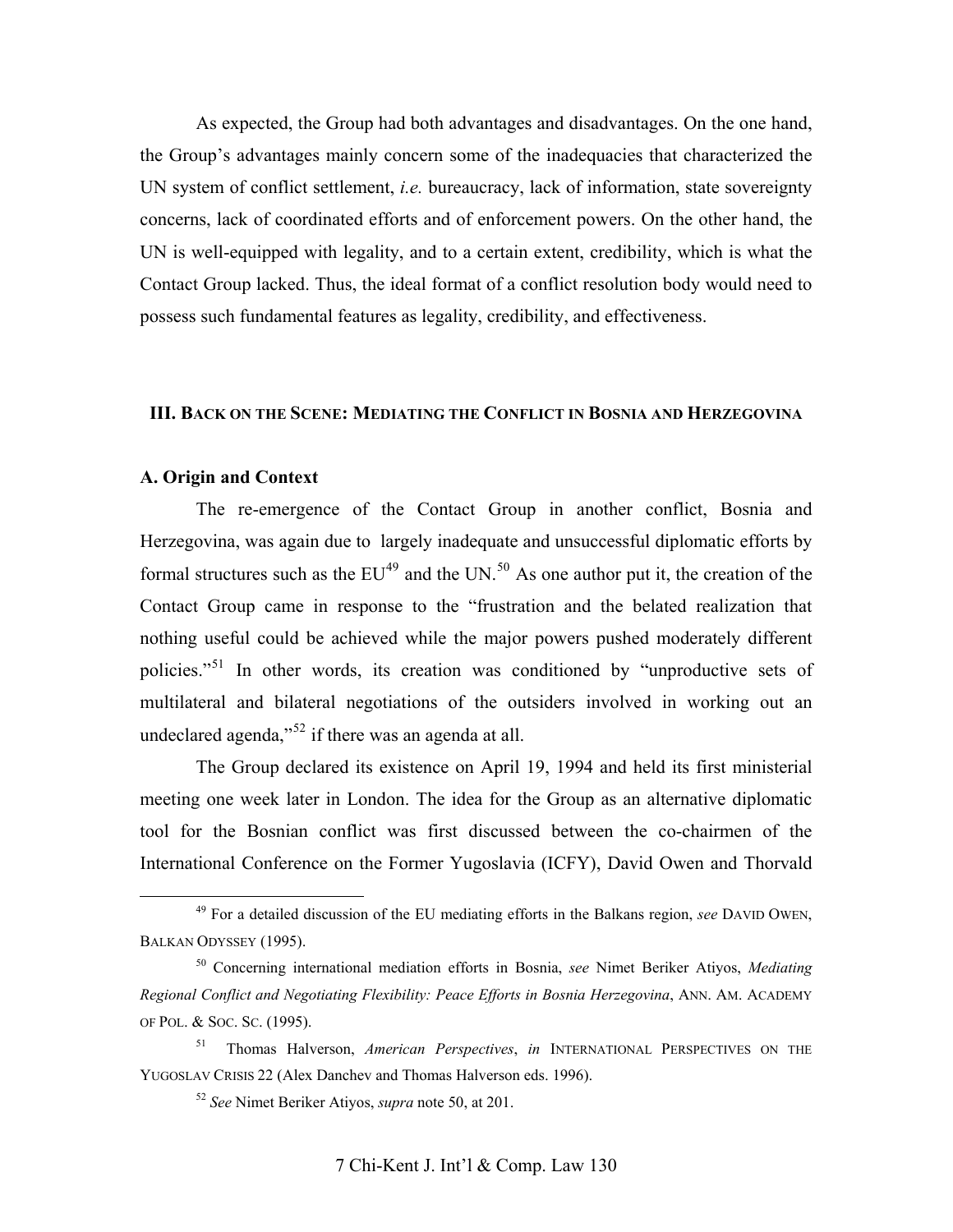Stoltenberg, and the representatives of the United States. The initiative came at a time when the United States was showing a greater willingness to get involved in the diplomatic process, which had been frozen a year earlier. The Group brought together key global actors that shared certain strategic interests and could influence the outcome of the process. The Group was composed of France, Germany, Russia, the United Kingdom, and the United States, and served the purpose of coordinating the separate diplomatic efforts of the European Union, Russia, and the United States. At the outset, the Group was formally referred to as the representatives of the UN, the EU, the United States, and the Russian Federation. This reference can be found in two of the Security Council resolutions, adopted after the formation of the Group. Security Council Resolution 942, for instance, expressed its appreciation "for the efforts undertaken by the representatives of the United Nations, the European Union, the United States of America, and the Russian Federation to assist the parties in reaching a settlement."<sup>[53](#page-14-0)</sup> The subsequent resolution of the same day used the same language.  $54$ 

## **B. Structure**

Membership and composition of this Contact Group reflects at least three underlying principles: the permanent members of the Security Council serving in the Contact Group are the Groups most powerful members; membership of non-permanent states depends on a concordance of their interests with those of the Security Council permanent members; and the relationship of the (possible) Contact Group members with the parties involved in the dispute is an important factor when states consider whether to join the Group.

Four out of the five members (France, Russia, the United Kingdom, and the United States) occupy permanent seats in the Security Council. One of them, Russia, had the additional role of influencing the Serbian party, given their historic ties.<sup>[55](#page-14-2)</sup> Germany's

 <sup>53</sup> S.C. Res. 942, U.N. Doc. S/RES/942 (Sept. 23, 1994).

<sup>54</sup> S.C. Res. 943, U.N. Doc. S/RES/943 (Sept. 23, 1994).

<sup>55</sup> On the genesis of the Group and the functions and relationship between its members, *see* 

<span id="page-14-2"></span><span id="page-14-1"></span><span id="page-14-0"></span>*generally* LEONARD J. COHEN, BROKEN BONDS: YUGOSLAVIA'S DISINTEGRATION AND BALKAN POLITICS IN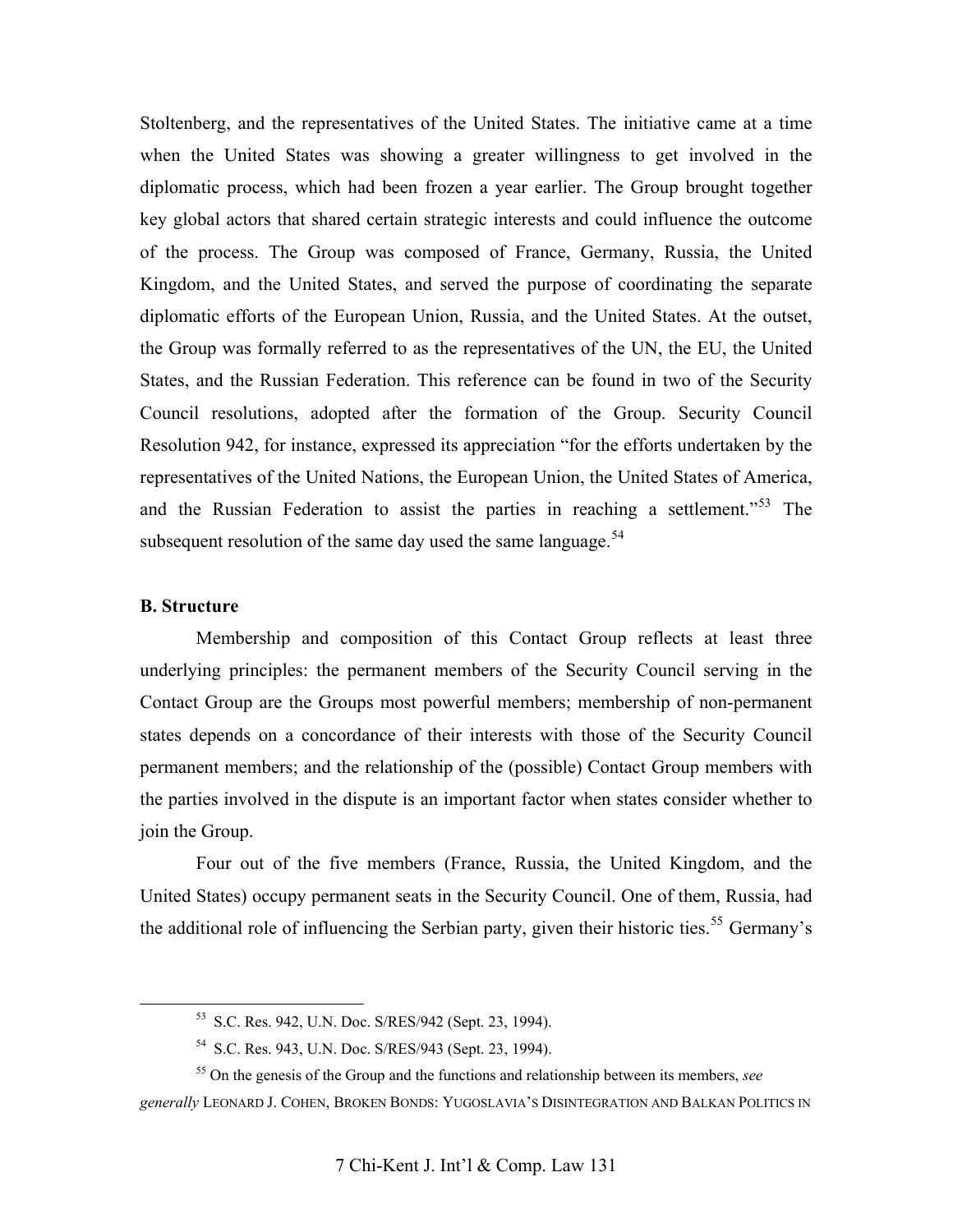presence in the Group may be explained because of its relations with one of the parties in Bosnian conflict, the Croats, and because of the policy interests it shared with the United States.<sup>[56](#page-15-0)</sup>

# **C. Authority**

The Contact Group's efforts were explicitly recognized by the Security Council with its approval of the Contacts Group's territorial approach as a basis for political settlement in the first two operative paragraphs of Resolution 942:

- *1. Expresses its approval of the proposed territorial settlement for the Republic of Bosnia and Herzegovina which has been put to the Bosnian parties as part of an overall peace settlement;*
- *2. Expresses its satisfaction that the proposed territorial settlement has now been accepted in full by all except the Bosnian Serb party.[57](#page-15-1)(Emphasis added).*

In a later section of the same resolution, the Security Council strongly condemned "the Bosnian Serb party for their refusal to accept the proposed territorial settlement,"<sup>[58](#page-15-2)</sup> and demanded that the party "accept this settlement unconditionally and in full."<sup>[59](#page-15-3)</sup>

The Council also explicitly recognized and supported the Contact Group peace plan for Bosnia in a number of subsequent resolutions. Resolution 959 reiterated "the importance of maintaining Sarajevo, the capital of the Republic of Bosnia and Herzegovina, as a united city and a multicultural, multi-ethnic and pluri-religious centre,"[60](#page-15-4) and noted "in this context the positive contribution that agreement between the parties on the demilitarization of Sarajevo could make to this end, to the restoration of normal life in Sarajevo, and to achieving an overall settlement, consistent with the

<sup>59</sup> *Id.*

TRANSITION 310 (2nd ed. 1995); LEO TINDEMANS ET AL (EDS.), UNFINISHED PEACE: REPORT OF THE INTERNATIONAL COMMISSION ON THE BALKANS 47 (1996).

<span id="page-15-4"></span><span id="page-15-3"></span><span id="page-15-2"></span><span id="page-15-1"></span><span id="page-15-0"></span><sup>&</sup>lt;sup>56</sup> Greece, which held the EU Presidency at the time, did not become a member because its policy interest diverged with those of the United States. *See* DAVID OWEN, *supra* note 49, at 365.

<sup>57</sup> S.C. Res. 942, *supra* note 53, ¶¶ 1, 2.

<sup>58</sup> *Id.* at ¶ 3.

<sup>60</sup> S.C. Res. 959, U.N. Doc. S/RES/959 (Nov. 19, 1994).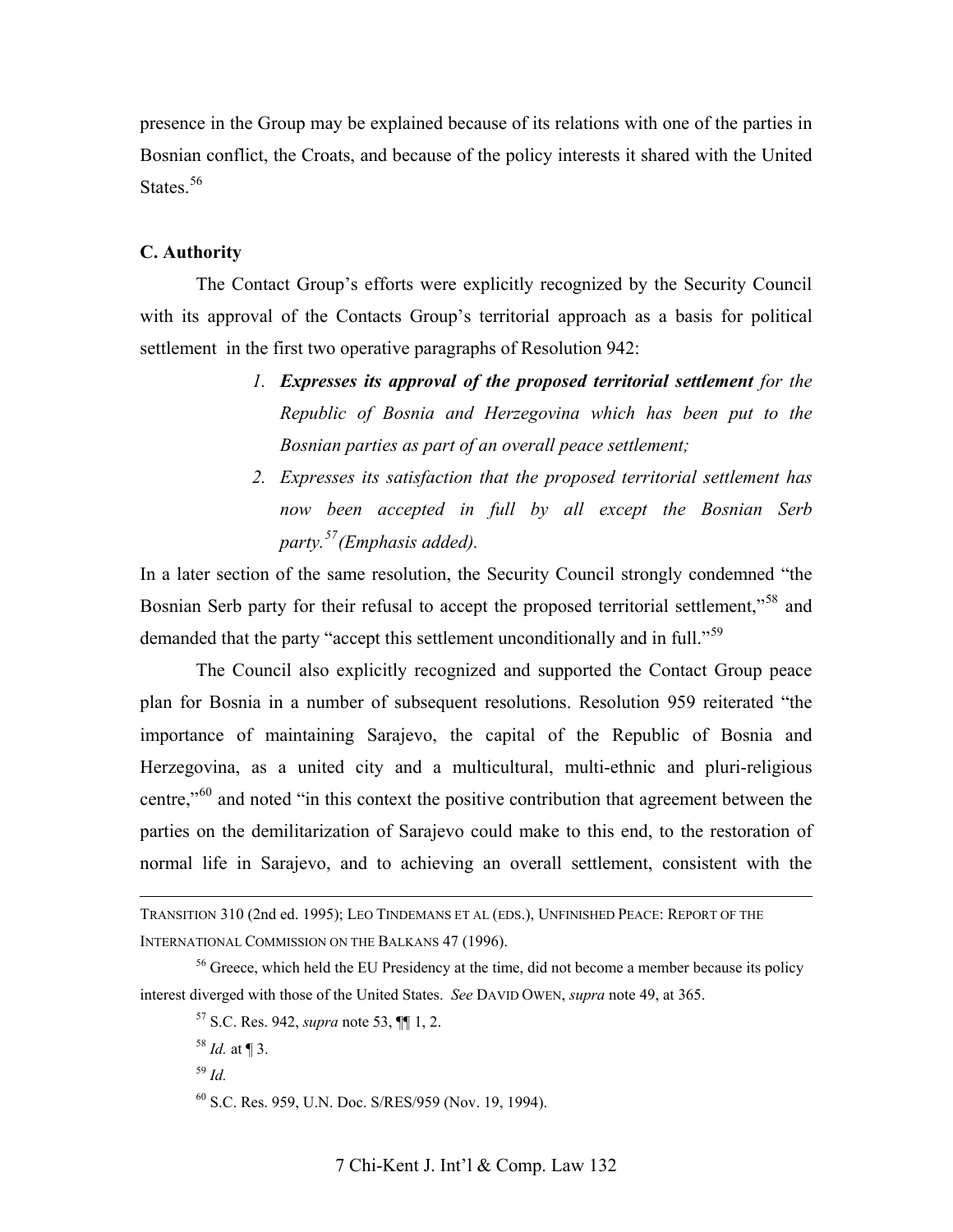Contact Group peace plan."[61](#page-16-0) Resolution 982 also welcomed "the efforts of Member States, in particular those of the Contact Group," $62$  and emphasized "the utmost" importance of the work of the Contact Group in the overall peace process in the area."<sup>[63](#page-16-2)</sup> Resolution 987 noted again "the need for resumed negotiations aimed at an overall peaceful settlement of the situation in the Republic of Bosnia and Herzegovina on the basis of the acceptance of the Contact Group peace plan as a starting- point."[64](#page-16-3) Moreover, other UN bodies, such as the General Assembly, recognized and endorsed the Contact Group's peace plan and any necessary additional action. In Resolution 49/10, the General Assembly endorsed "the peace proposal of the Contact Group as outlined by the communiqué of Foreign Ministers of 30 July 1994, including the decisions taken by the Contact Group regarding further actions in the event of a rejection of the proposed peace  $plan.^{"65}$  $plan.^{"65}$  $plan.^{"65}$ 

# **D. Aims and Outcomes: Between Unity and Effectiveness**

The underlying principle of the Bosnian Contact Group was the maintenance of the unity of the Group. Its declared aim, as Pauline Neville-Jones articulates it, was to "establish an informal but strong policy-making core around which the main international players could unite."<sup>[66](#page-16-5)</sup>

While the Group in large part managed to maintain its functional unity until a solution was found to the Bosnian conflict, the internal relations of the Group were often characterized by divisions. However, the Group was primarily interested in keeping, or at least showing in public, its unity, at all costs, even by sacrificing much of its effectiveness in conflict resolution. As an author put it, "although the Group managed to

<span id="page-16-0"></span>61 *Id.*

<sup>63</sup> *Id.*

<span id="page-16-5"></span><span id="page-16-4"></span><span id="page-16-3"></span><span id="page-16-2"></span><span id="page-16-1"></span>4, 44, at 46 (Winter 1996-97).

<sup>62</sup> S.C. Res. 982, U.N. Doc. S/RES/982 (Mar. 31, 1995).

<sup>64</sup> S.C. Res. 987, U.N. Doc. S/RES/987 (Apr. 19, 1995).

<sup>65</sup> G.A. Res. 49/10, U.N. Doc. A/RES/49/10 (Nov. 8, 1994).

<sup>66</sup> Pauline Neville-Jones, *Dayton, IFOR and Alliance Relations in Bosnia*, SURVIVAL, vol. 38, No.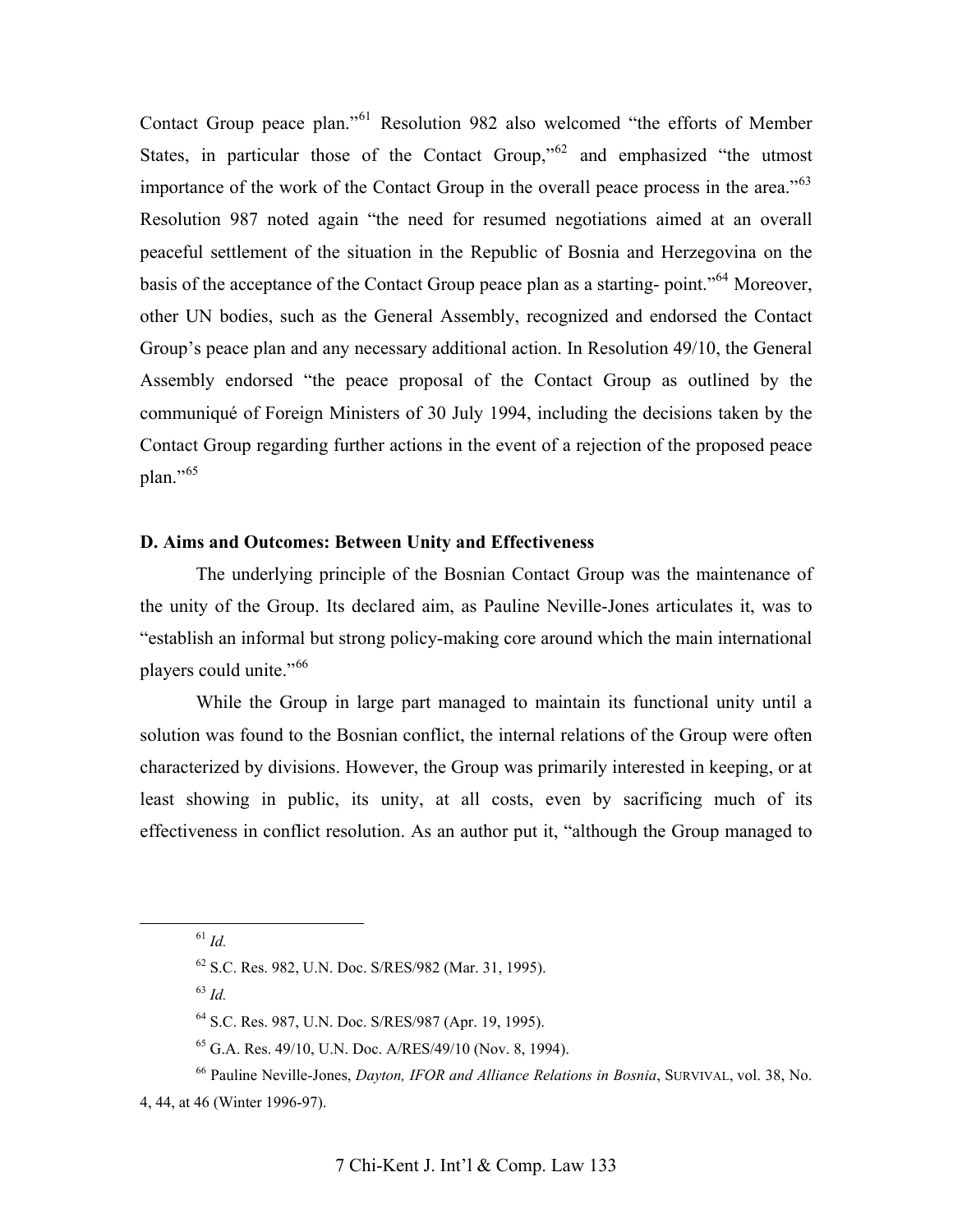hold together, publicly at least, the effort to do so meant that the maintenance of unity, rather than conflict resolution, became its priority."<sup>[67](#page-17-0)</sup>

# **IV. STRUGGLING WITH THE STATUS OF KOSOVO: FROM AN INTERIM PEACE ACCORD TO A FINAL POLITICAL SETTLEMENT**

# **A. Pre-Conflict Kosovo Initiatives**

# **1. Context**

As in the cases of Bosnia-Herzegovina and Namibia, the Contact Group on Kosovo played a key role in the process of finding an interim peaceful settlement and is now playing a role in the process of finding a final political settlement to the question of the status of Kosovo; a role as crucial as its role in the pre-conflict period. The Group's activities concerning Kosovo emerged amid growing international concerns following the escalation of violence as a result of systematic repression of the majority ethnic Albanians in Kosovo by the Serbian regime. Until 1996, the Albanians led a peaceful struggle. Many Kosovar Albanians, however, were growing impatient with the passive non-violent policy advocated by their elected leader, Ibrahim Rugova, a French-educated Professor of Literature. Additionally, Kosovar Albanians were disappointed that the Dayton Peace Accords did not address the issue of Kosovo.

The Contact Group on Kosovo is a continuation of the Group on Bosnia and Herzegovina. The first statements concerning the situation in Kosovo came from the Contact Group on Bosnia at a meeting held in New York in September 1997. The Group stressed its deep concern over the escalation of violence in Kosovo and called for a dialogue between the parties in conflict.<sup>[68](#page-17-1)</sup> It further voiced its concern at two other meetings, the Peace Implementation Conference in Bonn (Dec. 9-10, 1997) and the

<span id="page-17-0"></span> <sup>67</sup> Helen Leigh-Phippard, *The Contact Group on (and in) Bosnia*, 53 INT'L J. 306, 319 (1997- 1998).

<span id="page-17-1"></span><sup>68</sup> *See* Office of the High Representative, Bosnia Contact Group Statement on Kosovo (Sept. 24, 1997), http://www.ohr.int/docu/d9709044.htm.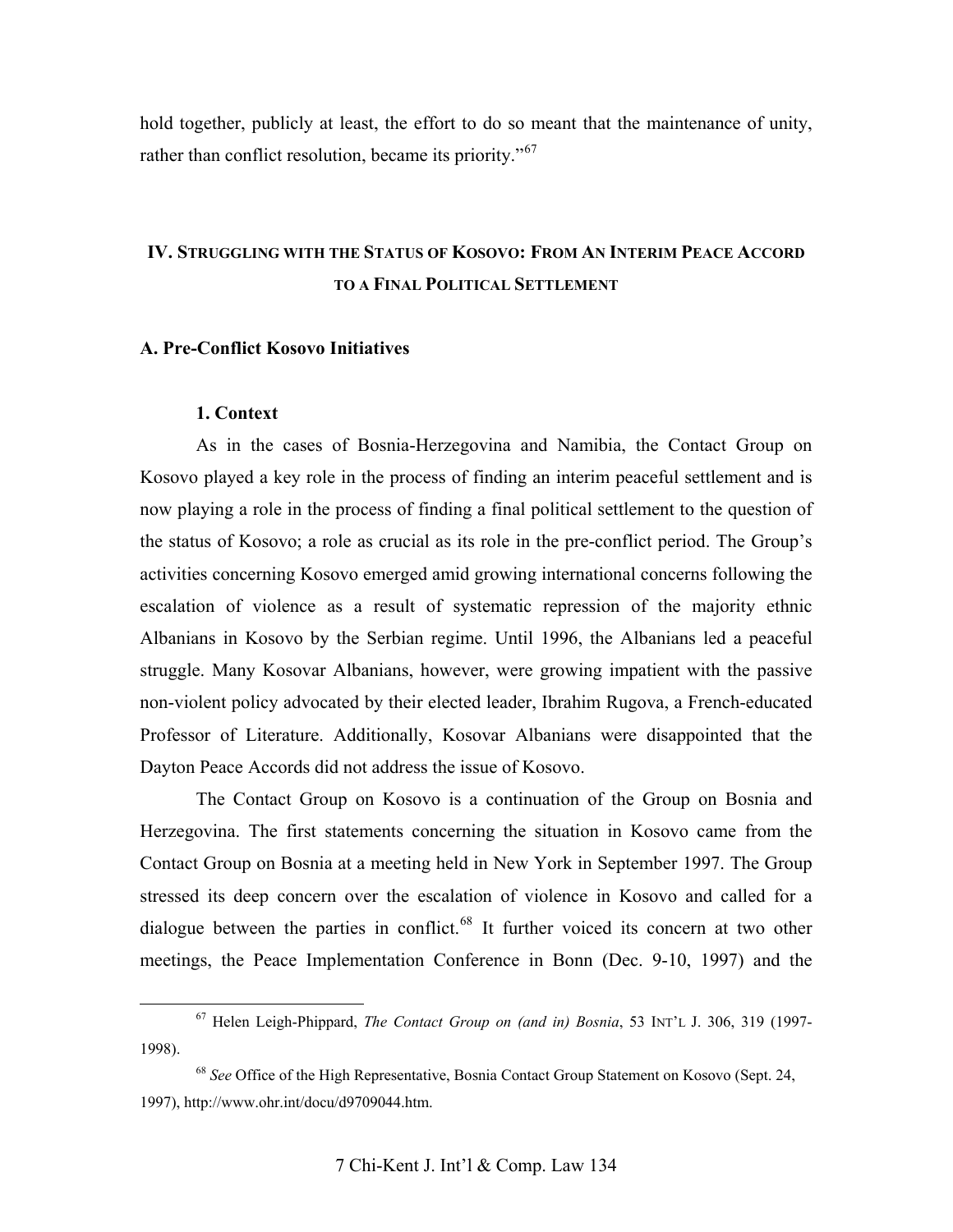Contact Group meeting of January 8, 1998, but without any practical effect. Stronger measures, however, were introduced following the Drenica massacre. On March 9, 1998, the Group called for the implementation of an arms embargo against Federal Republic of Yugoslavia (FRY) and a ban the on transfer of equipment that could be used for the suppression of Kosovar Albanians.<sup>[69](#page-18-0)</sup> These measures eventually formed the content of Security Council Resolution 1160, which imposed an arms embargo on the FRY and called for a substantially greater degree of autonomy and meaningful self-administration in Kosovo.[70](#page-18-1) By April 1998 the Group had announced additional measures, including a freeze on FRY funds held abroad.<sup>[71](#page-18-2)</sup>

#### **2. Structure**

Membership in the Group remained the same except for the addition of Italy, which joined the Contact Group as holder of the EU Presidency in 1996. Italy managed to remain a member of the Contact Group even after its EU Presidency term had expired; partly due to its reluctance to leave the Group and, to a certain extent, due to the pressure it was able to exert on other influential members of the Group, most notably the United States. While holder of the EU Presidency, Italy regularly threatened to forbid the deployment of American Stealth Bombers from Italian air bases.<sup>[72](#page-18-3)</sup>

Despite commonalities that exist between the Contact Groups on Bosnia and Kosovo, such as geographic location, formerly being part of the same federation, and dealing with the same leadership (*i.e.* Belgrade regime), a few differences should be noted. Procedurally, there is a new member in the Contact Group on Kosovo, Italy. Substantively, while the Group on Bosnia and Herzegovina aimed at stopping the bloodshed by mediating a territorial-based settlement for Bosnia, the Contact Group on Kosovo had to both mediate an end to the conflict and find a political settlement on the

 <sup>69</sup> *See* London Contact Group Statement on Kosovo (Mar. 9, 1998),

<span id="page-18-1"></span><span id="page-18-0"></span>http://secretary.state.gov/www/travels/980309\_kosovo.html.

<sup>70</sup> S.C. Res. 1160, U.N. Doc. S/RES/1160 (Mar. 31, 1998).

<sup>71</sup> *See* Contact Group Joint Statement: Kosovo, ¶ 8 (June 12, 1998),

<span id="page-18-3"></span><span id="page-18-2"></span>http://www.g7.utoronto.ca/foreign/fm980612\_2.htm.

<sup>72</sup> *See* CARL BILDT, PEACE JOURNEY: THE STRUGGLE FOR PEACE IN BOSNIA 101 (1998).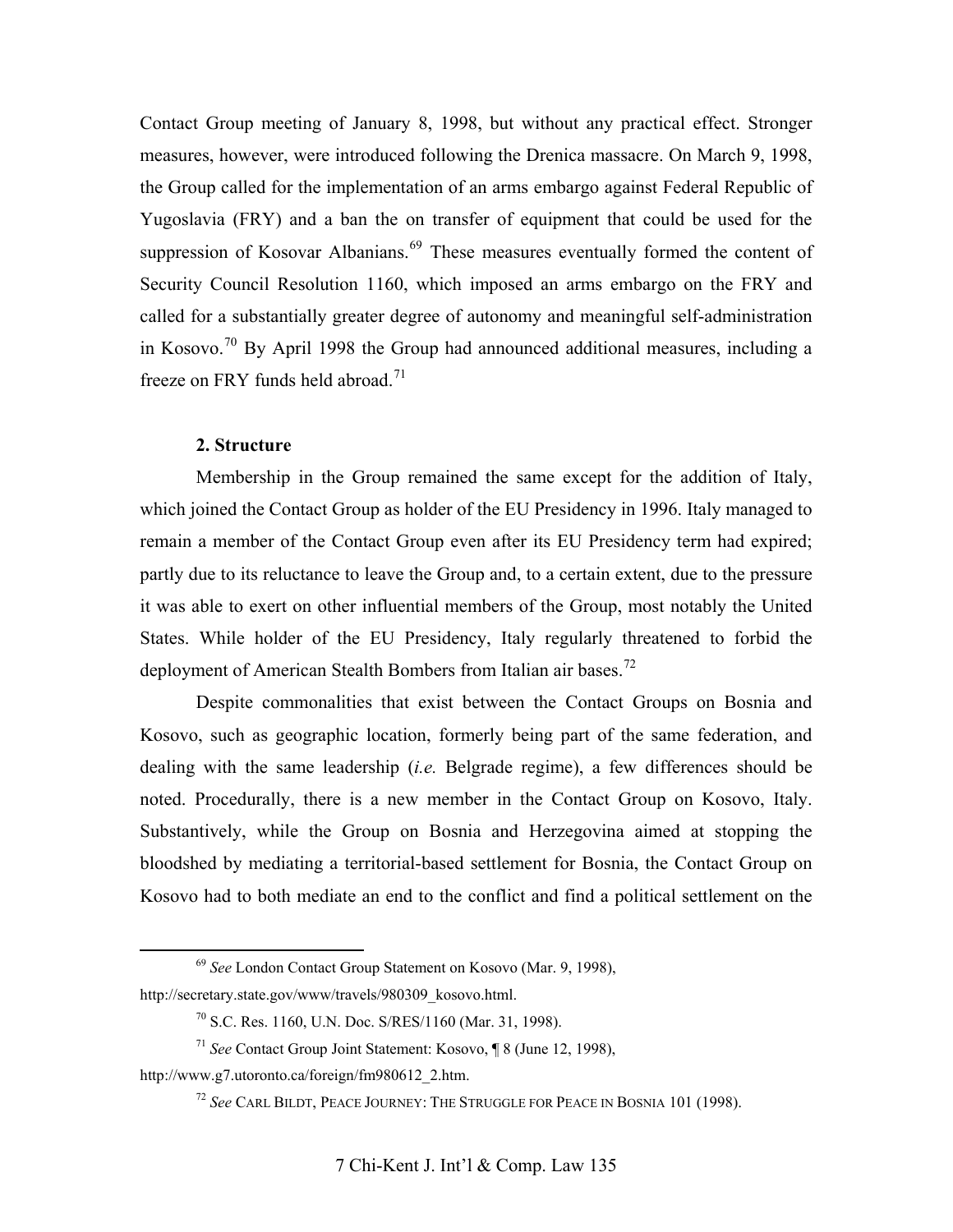status of the territory. Another important difference is the demographic structure of the territories; while the population of Kosovo is predominantly ethnic Albanians, Bosnia's demographic structure is far more complex and heterogeneous.

# **3. Aims**

The original political aim of the Contact Group was to negotiate an interim solution that would bring an end to hostilities between the parties and restore the autonomy and the self-administration of Kosovo until a final settlement could be found. This aim was presented in the *Rambouillet Accords: Interim Agreement for Peace and Self-Government in Kosovo*, [73](#page-19-0) but the Serbian delegation refused to sign the Accords. On March 23, 1999, after a final diplomatic effort by US Ambassador Richard Holbrooke in Belgrade failed, NATO launched a military operation against FRY.

A new set of principles was subsequently established in order to bring the conflict to an end. An international team of mediators headed by former Finnish President Martti Ahtisaari, in his capacity as the EU envoy, and including an American envoy, the former Under-Secretary of State Strobe Talbott, and a Russian envoy, the former Prime Minister Victor Chernomyrdin, eventually reached an agreement with Belgrade regime. The principles of the agreement drew substantially on a statement of principles previously agreed to by the G-8 Foreign Ministers and were included as annexes to Security Council Resolution 1244.[74](#page-19-1)

## **4. Authority**

As previously mentioned, the Contact Group on Kosovo is best described as a continuation of the Contact Group on Bosnia, which is why some authors refer to it as "the Balkans Contact Group."<sup>[75](#page-19-2)</sup> In this respect, there is no explicit prior legal

<span id="page-19-0"></span> $^{73}$  Rambouillet Accords: Interim Agreement for Peace and Self-Government in Kosovo, Feb. 23, 1999, U.N. Doc. S/1999/648 (June 7, 1999), *available at* http://www.un.org/peace/kosovo/99648\_1.pdf (last visited Feb. 8, 2006) [hereinafter Rambouillet Accords].

<sup>74</sup> S.C. Res. 1244, U.N. Doc. S/RES/1244 (June 10, 1999).

<span id="page-19-2"></span><span id="page-19-1"></span><sup>75</sup> *E.g.,* Michael J. Kelly*, Traveling the Road to Rambouillet: Is the Imposition of Federalism in Kosovo Pragmatic Foreign Policy or Unwise Meddling?* 40 S. TEX. L. REV. 789, 792 (1999).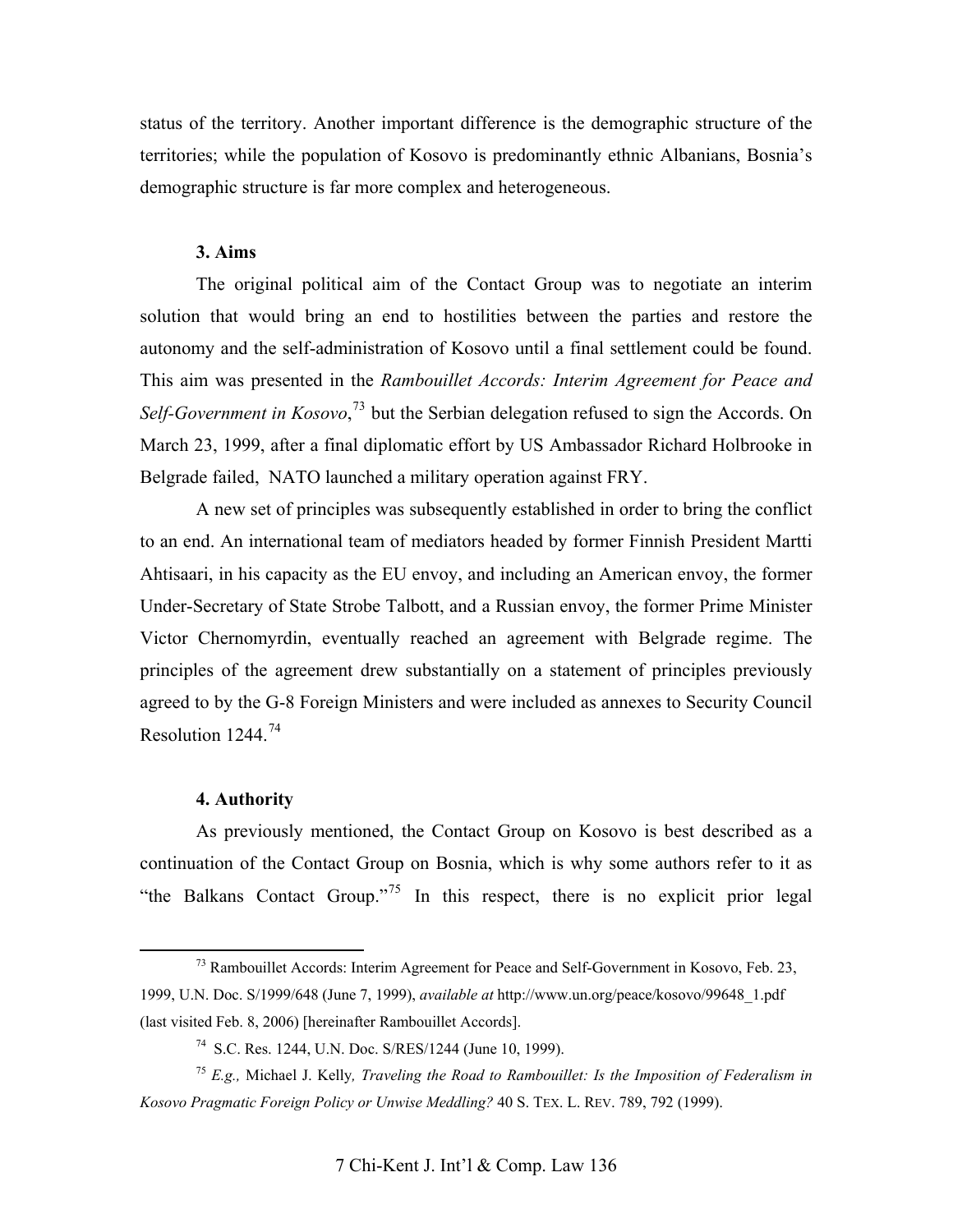authorization or special procedure of legitimization of the Contact Group's activities. As with the other cases discussed above, however, its policies and activities have acquired subsequent recognition in Security Council resolutions. Security Council Resolution 1160 noted "with appreciation the statements of the Foreign Ministers of France, Germany, Italy, the Russian Federation, the United Kingdom of Great Britain and Northern Ireland and the United States of America (the Contact Group) of 9 and 25 March 1998 … including the proposal on a comprehensive arms embargo on the Federal Republic of Yugoslavia, including Kosovo."[76](#page-20-0) Resolution 1199 also noted with "appreciation the statement of the Foreign Ministers of France, Germany, Italy, the Russian Federation, the United Kingdom of Great Britain and Northern Ireland and the United States of America (the Contact Group) of 12 June 1998 at the conclusion of the Contact Group's meeting with the Foreign Ministers of Canada and Japan … and the further statement of the Contact Group made in Bonn on 8 July 1998."<sup>[77](#page-20-1)</sup>

In contrast to the pre-conflict period, there have been no Security Council resolutions authorizing or recognizing the functioning of the Group and its leading role in framing the future status of Kosovo. The Group has rather acquired its legitimization through the participation of, and the coordination of its policies with, the UN Mission in Kosovo and the UN designated envoys and representatives.<sup>[78](#page-20-2)</sup>

# **5. Outcomes: Political Effectiveness vs. Unity**

As can be seen from other cases, unity within the Contact Group is essential in order for it to achieve the intended results. Despite difficulties in the process, which may be quite normal in complex conflict situations, the Group was able to maintain its unity in the case of Bosnia. Contrary to the case of Bosnia, where the Contact Group was interested in the maintenance of the unity of the Group at all costs, the Contact Group on Kosovo has risked the unity of the Group by sacrificing the interests of its members. The Group favored NATO air strikes against FRY instead of preserving their cooperation with one of the members, the Russian Federation. As a result of this, the Contact Group did not meet again until after the post-conflict period, except at an unofficial meeting

<span id="page-20-0"></span> <sup>76</sup> S.C. Res. 1160, *supra* note 70.

<span id="page-20-1"></span><sup>77</sup> S.C. Res. 1199, U.N. Doc. S/RES/1199 (Sept 23, 1998).

<span id="page-20-2"></span><sup>78</sup> *See* Contact Group statements in *supra* notes 3, 4, 8, and 9.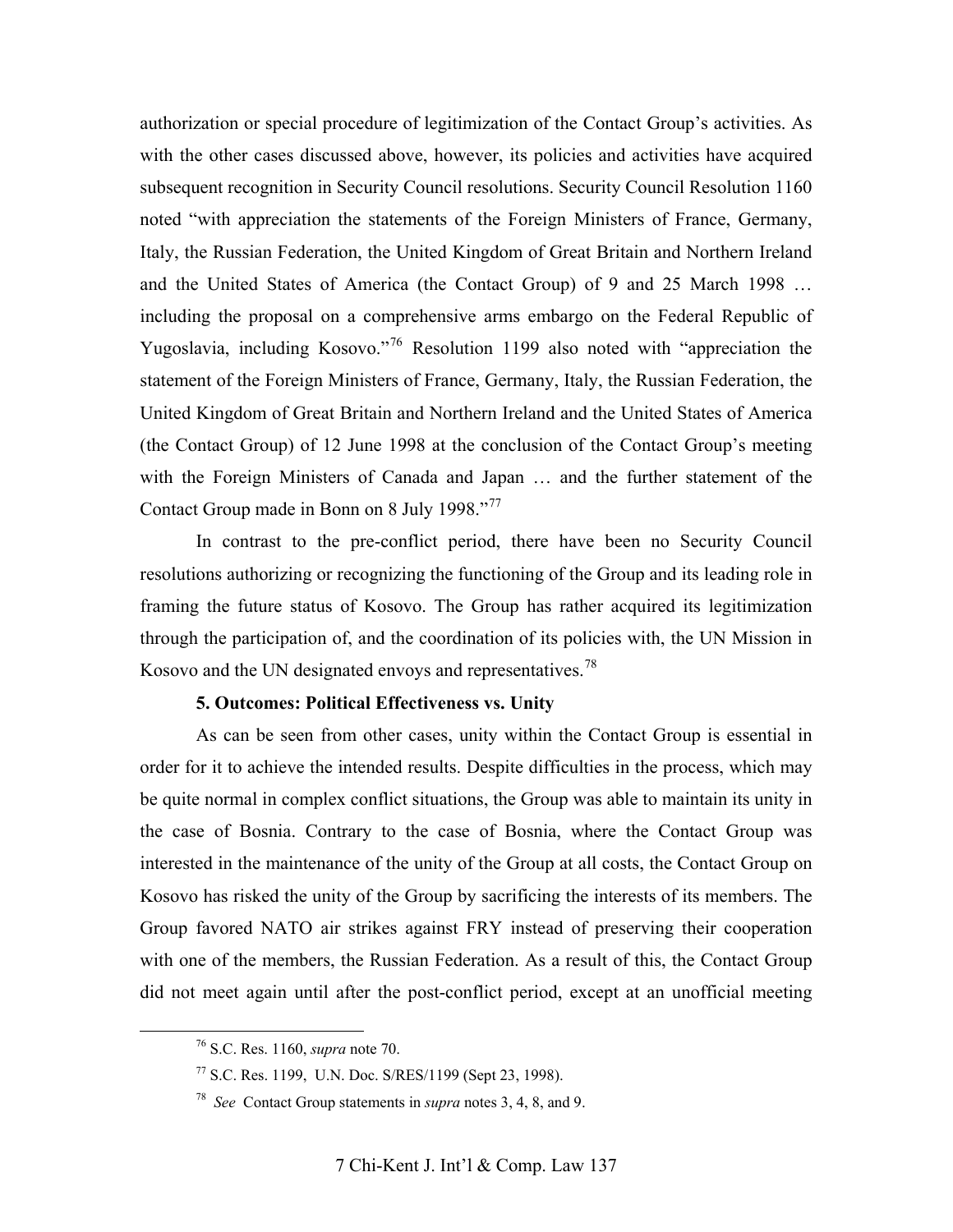convened during the NATO air strikes on April 7, 1999 in Brussels that did not result with any official declaration or statement. The Group's *life*, however, continued, as it assumed a crucial role in the post-conflict period.

# **B. Post-Conflict Activation**

The Contact Group on Kosovo re-emerged in the post-conflict period in response to the violence of March 2004 and coordinated Kosovo policy with the United Nations Interim Administration Mission in Kosovo (UNMIK).<sup>[79](#page-21-0)</sup> Its representatives have met regularly to monitor the situation on the ground. It supports UNMIK and the NATO-led Kosovo Force (KFOR) by urging Kosovo's leadership to continue to repair any damage caused by the March violence and by monitoring Kosovo's progress in the process of implementing UN-endorsed standards.<sup>[80](#page-21-1)</sup>

Recently, the Group has played a leading role in the process of finding a political settlement to the issue of Kosovo's status. Whether the Group will manage to keep its unity until the end of the process or whether it will once again fail to keep its unity due to Russia's position remains to be seen. However, several important developments have already come out of the Contract Group. The most important these are the core principles, which articulated the Contact Group's position and aims concerning Kosovo's future political status (although these principles are not without the ambiguities that typically surround complex territorial disputes).

The first attempt of the Group towards providing a general framework for a political settlement resulted in the Guiding Principles of November 2005, which reminded the parties that there should be "no return of Kosovo to the pre-1999 situation,

<span id="page-21-0"></span> <sup>79</sup> *See* Joint Statement of the Contact Group on Kosovo, *supra* note 9. The Group provided in its statement: "Meeting in Pristina for the first time, the Contact Group declares its intention to step up its engagement in Kosovo. The Contact Group will meet periodically in Pristina and actively support the work of UNMIK, KFOR and the PISG and intends to foster enhanced cooperation among them. … We are meeting in the shadow of violent attacks on people and property in Kosovo..."

<span id="page-21-1"></span><sup>80</sup> On Standards Implementation, *see* UNMIK, *Kosovo Standards Implementation Plan* (Mar. 31, 2004), [http://www.unmikonline.org/pub/misc/ksip\\_eng.pdf#search=%22Kosovo%20Standards%22](http://www.unmikonline.org/pub/misc/ksip_eng.pdf#search=%22Kosovo%20Standards%22) (last visited Apr. 20, 2006).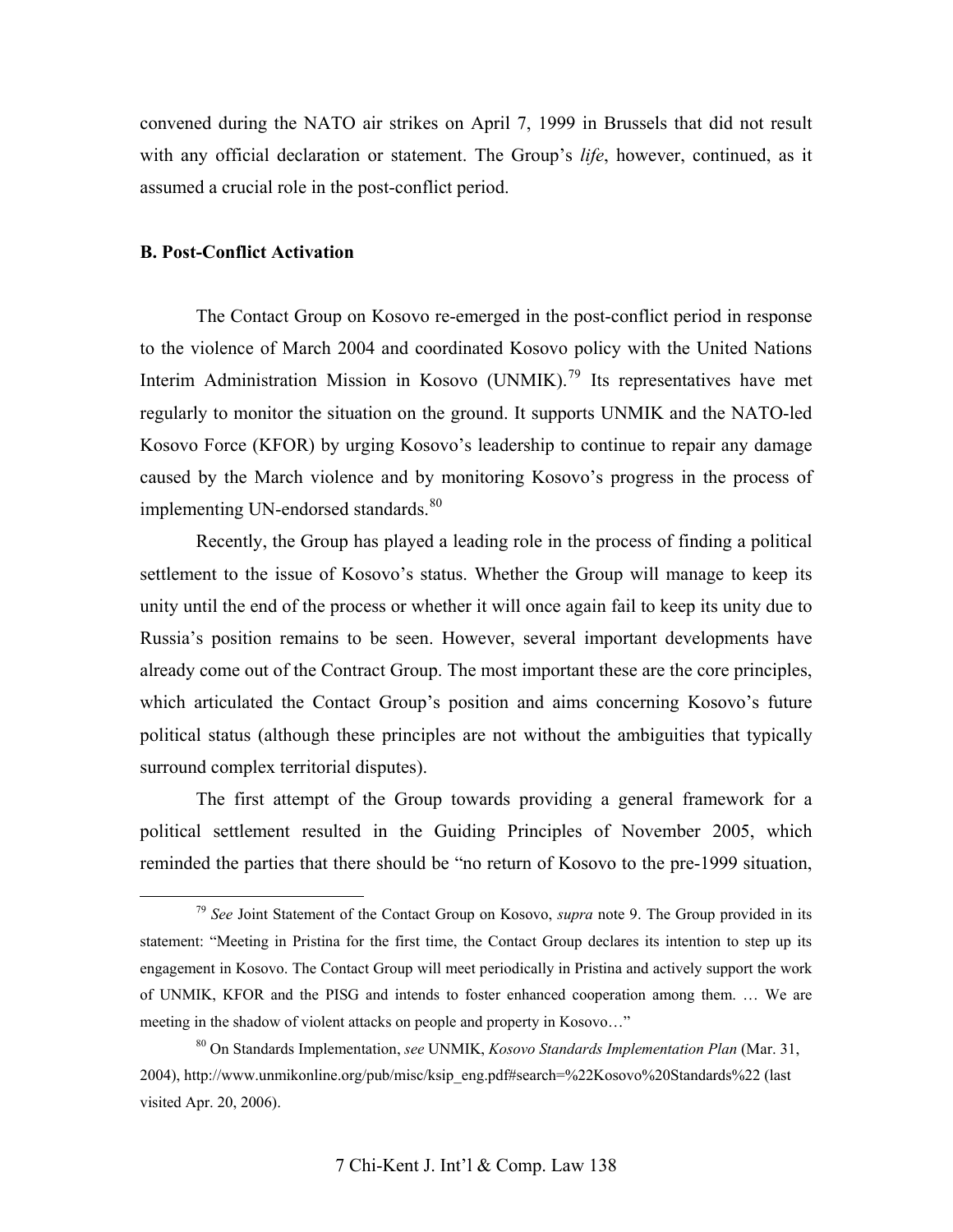no partition of Kosovo, and no union of Kosovo with any or any other country." [81](#page-22-0) The Contact Group Ministers re-stated the international community's "willingness to establish, for an interim period after a settlement is reached, appropriate international civilian and military structures to help ensure compliance with the settlement's provisions."[82](#page-22-1) In a policy statement in January 2006, the Group further articulated its position by making explicit, for the first time, the principle that any solution to the status of Kosovo must "be acceptable to the people of Kosovo,"[83](#page-22-2) while acknowledging that "disastrous policies of the past lie at the heart of the current problems."[84](#page-22-3) Meeting at a ministerial level, the Group recalled that "the character of the Kosovo problem, shaped by the disintegration of Yugoslavia and consequent conflicts, ethnic cleansing and the events of 1999, and the extended period of international administration under UNSCR 1244, must be fully taken into account in settling Kosovo's status."[85](#page-22-4) Another core principle advanced by the Group provided that "a multi-ethnic settlement is the only workable option and that the more the vital interests of minorities are addressed the quicker a broadly acceptable agreement can be reached."<sup>[86](#page-22-5)</sup> The Contact Group statement of July 24, 2006 reaffirmed the principles that the settlement should be "acceptable to the people of Kosovo and promotes a multi-ethnic society with a future for all of its citizens<sup>"[87](#page-22-6)</sup>

The Group again refined its position in a recent statement issued after a ministerial meeting in New York chaired by the US Secretary of State Condoleezza Rice. It provided, in relevant part, that "Ministers support the Special Envoy's efforts to work with the parties in cooperation with the Contact Group to arrive at a realistic outcome that enhances regional stability, is acceptable to the people of Kosovo and preserves Kosovo's

<sup>84</sup> *Id.*

<sup>86</sup> *Id.*

 <sup>81</sup> Guiding Principles, *supra* note 3.

 $82$  *Id.* 

<span id="page-22-5"></span><span id="page-22-4"></span><span id="page-22-3"></span><span id="page-22-2"></span><span id="page-22-1"></span><span id="page-22-0"></span><sup>&</sup>lt;sup>83</sup> *See* Statement by the Contact Group on the Future of Kosovo (Jan. 31, 2006), <http://www.state.gov/p/eur/rls/or/62459.htm>(last visited Oct. 14, 2006).

<sup>85</sup> *Id.*

<span id="page-22-6"></span><sup>87</sup> High-Level Meeting on the Future Status of Kosovo, *supra* note 9.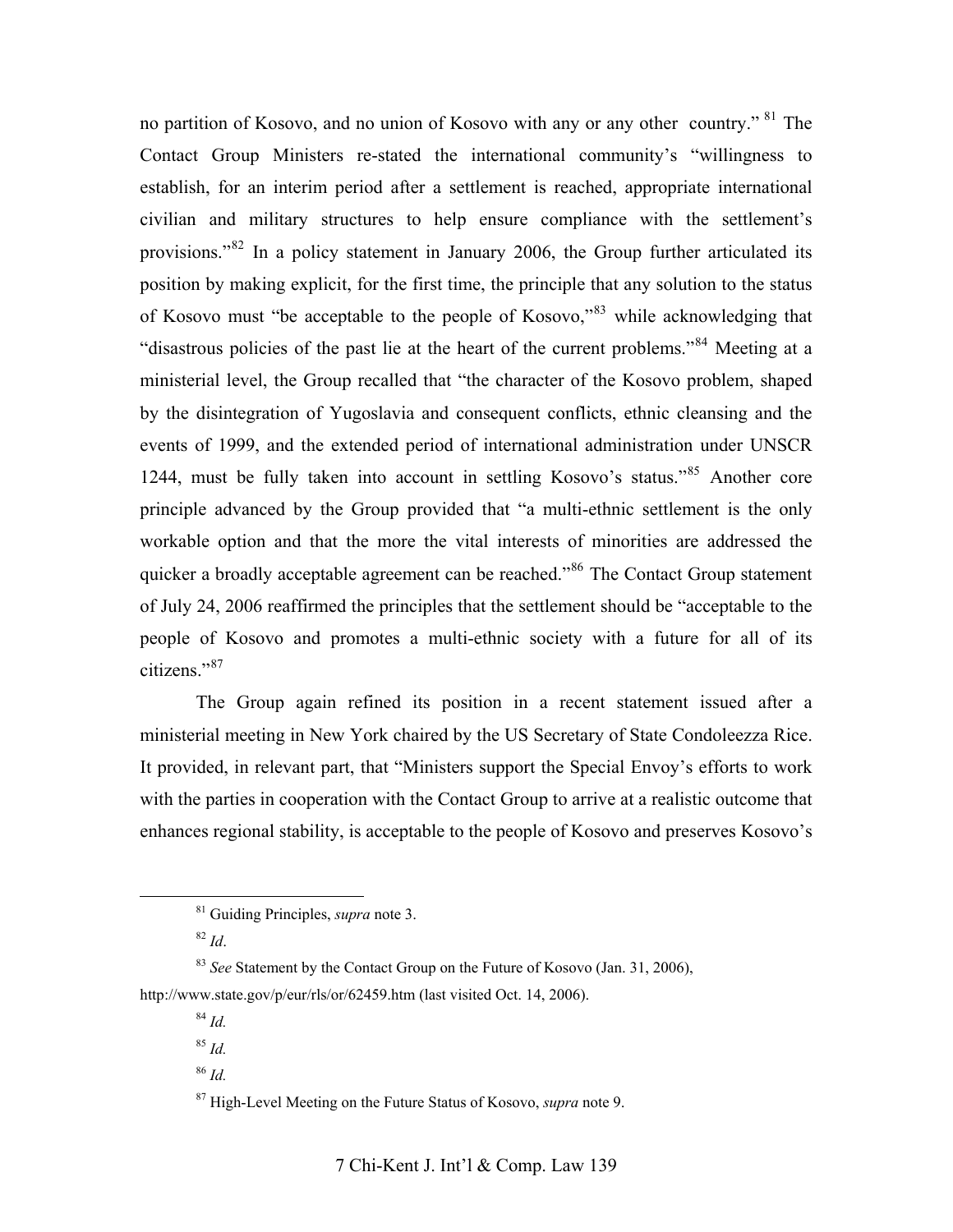multi-ethnic character."<sup>[88](#page-23-0)</sup> These statements demonstrate that the Contact Group attaches great importance to three fundamental principles: acceptance of the settlement by the people of Kosovo, strong guarantees for protection of minorities, and regional stability. The first two principles would, as stated by the Contact Group, "immeasurably enhance regional stability,"<sup>[89](#page-23-1)</sup> and a settlement itself would further contribute to regional stability. As stated by the Contact Group on July 24, 2006, "a status settlement in Kosovo will enhance regional stability<sup> $290$  $290$ </sup> by removing the "destabilizing political and economic effects of continuing uncertainty over Kosovo's future status."[91](#page-23-3)

# **V. ALTERNATIVE SOLUTIONS AND RECOMMENDATIONS IN THE GLOBAL COMMON INTEREST**

The cases discussed above reveal the complementary role of the Contact Group and the Security Council in conflict mediation and resolution. The effectiveness of an informal grouping, characterized by influence, power, and persuasion, permits the support of a formal executive body, such as the Security Council. This support adds credibility and legality to the informality of a Group. Additionally, the Contact Group does not operate illegally, even though its initial involvement may be described as having an extra-legal character. A unique feature of the Group is its lack of a single prescribed source of authority. Its legal authority is grounded on a range of sources that are manifested in a variety of ways.

The flexibility and plurality of the UN Charter allows for a mixture of authority concerning the role of member states and regional or other international groupings in conflict mediation and resolution. The role taken on by member states and groupings can manifest itself in a variety of ways.

<span id="page-23-1"></span><span id="page-23-0"></span>Groups, by themselves, may assist the UN by dealing with matters related to the maintenance of international peace and security, provided that their assistance is

 <sup>88</sup> Kosovo Contact Group Ministerial Statement, *supra* note 4.

<sup>89</sup> Statement by the Contact Group on the Future of Kosovo, *supra* note 83.

<span id="page-23-2"></span><sup>90</sup> High-Level Meeting on the Future Status of Kosovo, *supra* note 9.

<span id="page-23-3"></span><sup>91</sup> *Id.*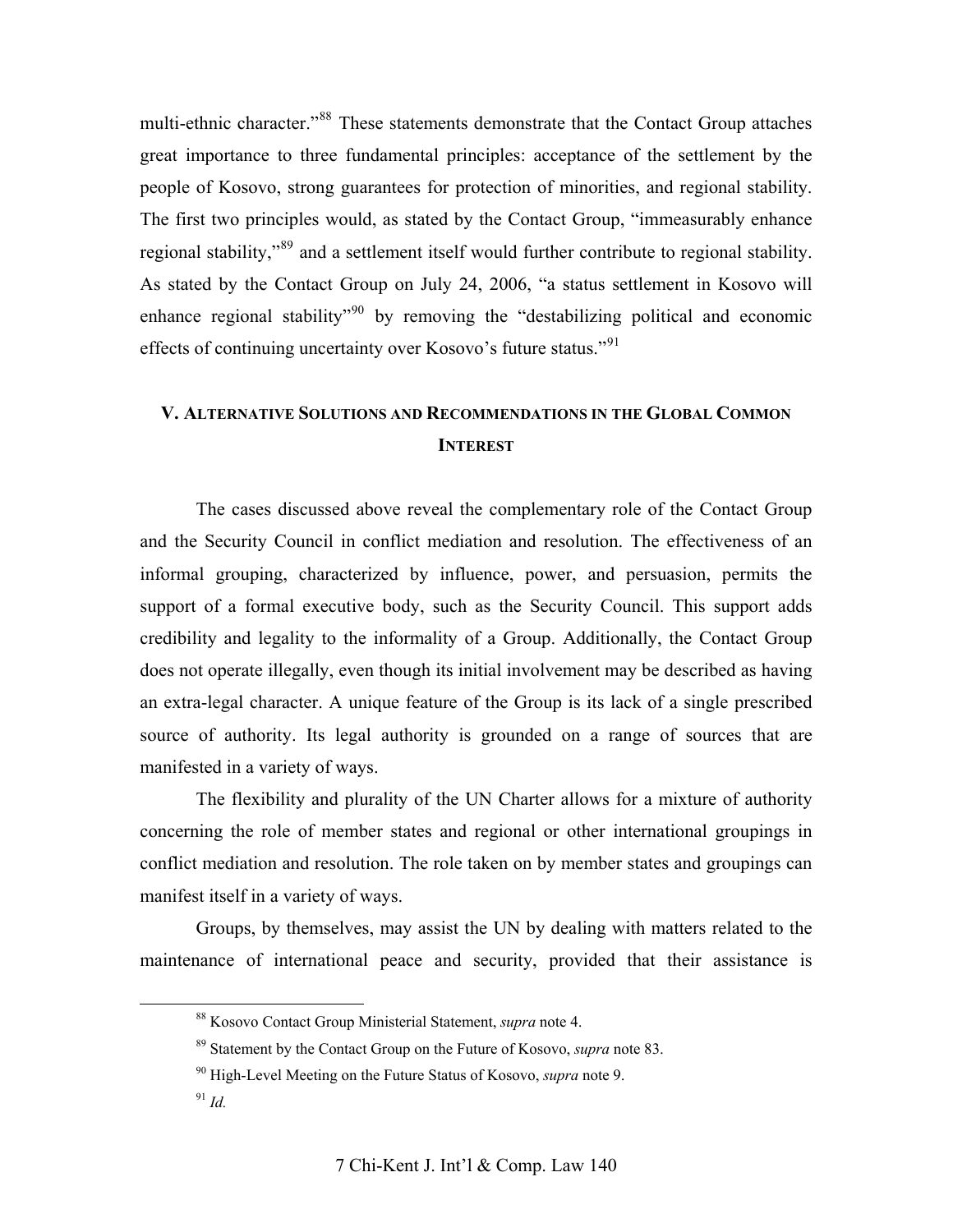consistent with the purposes and principles of the United Nations.<sup>[92](#page-24-0)</sup> Groups may also contribute to the maintenance of international peace and security by making its assistance directly available to the Security Council.<sup>[93](#page-24-1)</sup> This type of assistance may take the form of an operation taken within the outlined goals of UN formal bodies, such as the Security Council,  $94$  or a continuation of operations of a previously established Group in a subsequent crisis or in a geographically contingent territory.<sup>[95](#page-24-3)</sup>

Beyond the flexible language of the Charter, authority for a Group may arise from explicit or implicit authorization and recognition by the Security Council. This authorization may create the Group and authorize its subsequent actions or it may consist of *ex post facto* approval of a Group's actions.<sup>[96](#page-24-4)</sup> Finally, legitimization of the actions of the Group may come merely from UN participation in the process.<sup>[97](#page-24-5)</sup>

The *necessity* of resorting to such an informal body will depend in large part on the reform process and effectiveness of the United Nations system, most notably the Security Council in its capacity as an executive body. An increase in the number of the state actors involved, however, either within the Contact Group or the Security Council, will not necessarily bring about greater efficiency.<sup>[98](#page-24-6)</sup> An alternative might be to ensure a higher degree of transparency with regards to the Group's and Council's debates and deliberations<sup>[99](#page-24-7)</sup> and to consult substantially and comply with the wishes of those most

<sup>95</sup> *See e.g.,* discussion on Bosnia *supra* Part III.

<sup>96</sup> *See, e.g.,* discussion on Namibia *supra* Part II.

<sup>97</sup> *See* discussion on the Contact Group's authority in post-conflict Kosovo *supra* Part IV.

<span id="page-24-6"></span><span id="page-24-5"></span><span id="page-24-4"></span><sup>98</sup> *See, e.g.,* EDWARD HALLETT CARR, THE TWENTY YEARS' CRISIS: 1919-1939, 29 (2nd ed. 1945) (stating that "[t]he Council, in becoming more 'representative,' lost much of its effectiveness as a political instrument. Reality was sacrificed to an abstract principle."). *See also* W. Michael Reisman, *The Constitutional Crisis in the United Nations*, 87 AM. J. INT'L L. 83, 96 (1993) (noting that "[e]xpansion of the Council would be unlikely to satisfy those agitating for change, yet it would make the Council more unwieldy and less efficient").

<span id="page-24-7"></span><sup>99</sup> *See* Jochen Prantl and Jean Krasno, *supra* note 46, at 34 (noting the increase in number of closed sessions within the Security Council). The authors state that "[u]ntil 2000, the number of informal

 $92$  U.N. Charter art. 52, para. 1.

 $93$  U.N. Charter art. 43, para. 1.

<span id="page-24-3"></span><span id="page-24-2"></span><span id="page-24-1"></span><span id="page-24-0"></span><sup>94</sup> An example may be S.C. Res. 385, *supra* note 38. *See also* discussion on the Legality Authority of the Namibian Contact Group *supra* Part II.B.3.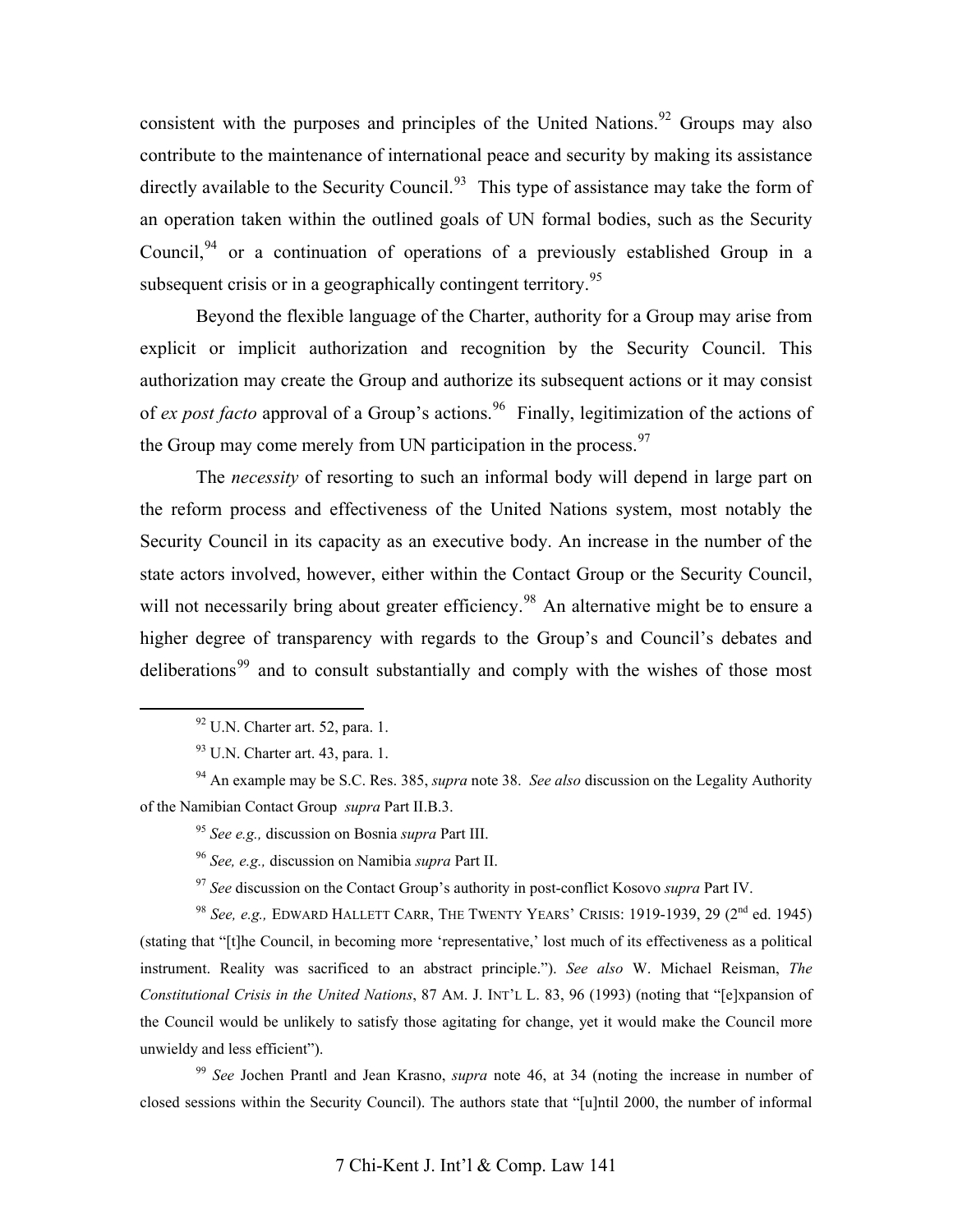affected by its decisions. This would result in a sense of legitimacy born out of both the transparency and empirical needs and wants of the affected community. In this respect, the ultimate aim should be to act in a manner that preserves intrinsic human values, which would in turn contribute to the maximization of the realization of these values. Just as important would be the creation of an improved, more coherent, better coordinated, and effective UN system for conflict mediation and settlement. A new commission or council within the UN system with the purpose of mediating and settling conflicts could serve that purpose. As an alternative, any informal *ad hoc* grouping of states could include a representative of the United Nations.

All in all, as long as there exists a Security Council that fails to act adequately or in a timely manner, or continues to make use of veto even in matters related to *human concerns* or the *common interest*, and thus is unable to properly allocate its indispensable functions in the global community and make effective use of its power on a global scale, any other alternative legal and policy instrument which is in a position to exercise such functions in an authoritative and controlling manner<sup>[100](#page-25-0)</sup> and is accepted as such by those affected by its decisions, *should act*. Whatever the inadequacies of such *ad hoc* extralegal grouping may be, a relatively unified, influential, and globally representative body has, to a certain degree, an empirical advantage in effectuating its decisions and

 consultations clearly outweighed the formal meetings, with the gap slowly closing, given the increased number of public debates and opening meetings of the Security Council at the end of the decade. While the Council held 55 formal meetings and 62 consultations in 1988, adopting 20 resolutions and eight presidential statements, these numbers increased to 135 meetings and 251 consultations in 1995, with 66 resolutions and 63 statements… From 1991 onwards, the number of informal consultations had increased much faster than the number of formal meetings. The high point was reached in 1994, when the Security Council convened 165 formal meetings but closed the doors 273 times for informal consultations." *Id. See also* Siegfried Wiessner, *supra* note 34, at 153 (stating that "[t]he great bulk of … work occurs in environments other than formal dispute settlement. The roles of actors in these settings are essentially different and less restricted.").

<span id="page-25-0"></span><sup>100</sup> For an innovative and lucid analysis of the distinction and intersection between "authority" and "control," *see* HAROLD D. LASSWELL, POLITICS: WHO GETS WHAT, WHEN, HOW (1950); Myres S. McDougal & Harold D. Lasswell, *The Identification and Appraisal of Diverse Systems of Public Order*, 32 AM. J. INT'L L. 1, 9 (1959); Myres S. McDougal, Harold D. Lasswell & W. Michael Reisman, *The World Constitutive Process of Authoritative Decision*, 19 LEGAL ED. 253 (1967).